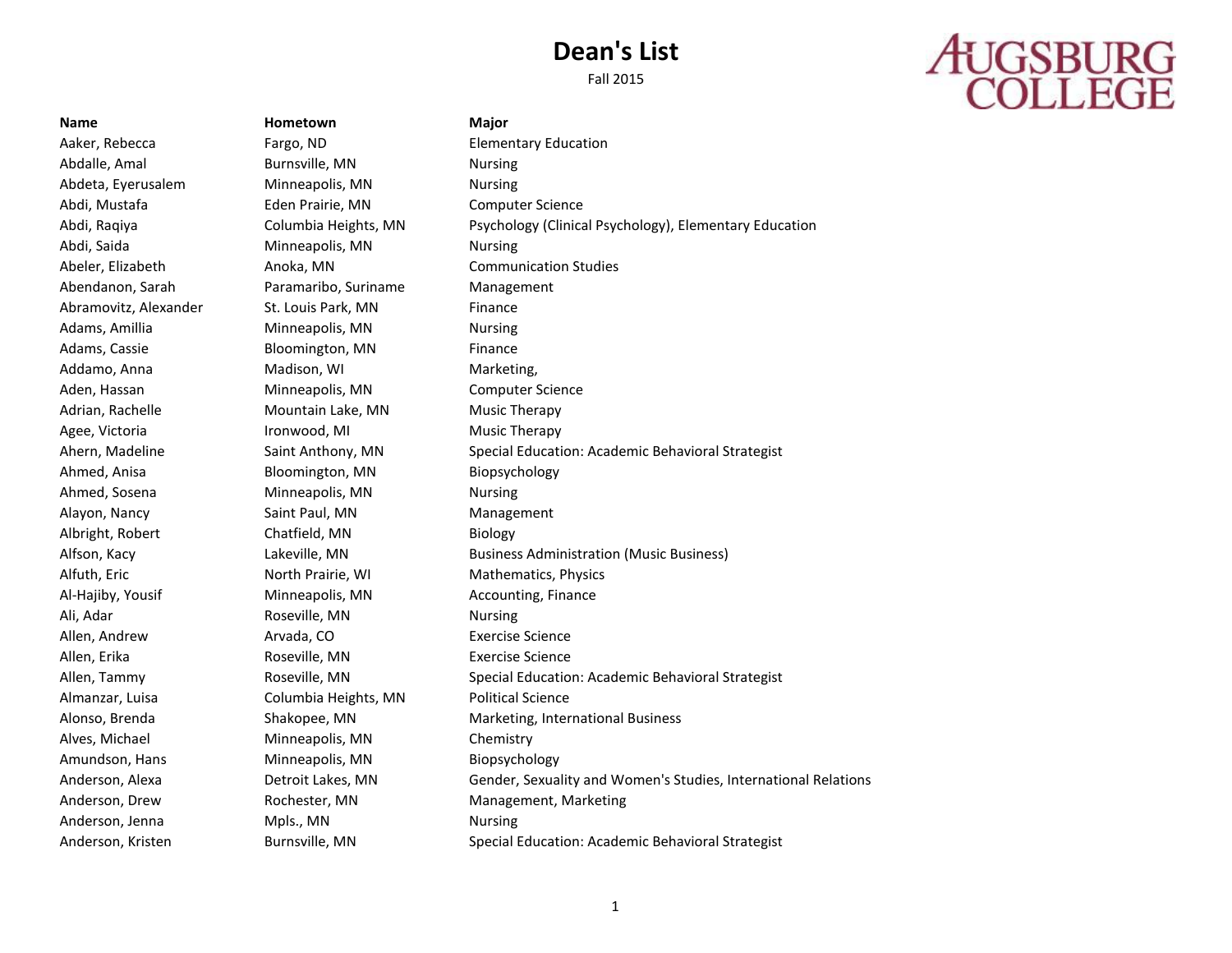Fall 2015

# **AUGSBURG**<br>COLLEGE

Anderson, Marta **Lakeville, MN** Marketing Anderson, Samantha Coon Rapids, MN Exercise Science Andress, Britta Lutsen, MN Undeclared/Undecided Andrews, Leah **Otsego, MN** ACTC Major Anfinson, Ashley **Watertown, MN** Exercise Science Anthony, Gilman Maple Grove, MN Psychology Arana, Gretchen Minneapolis, MN Nursing Arispe, Angela Stewartville, MN Management Arndt, Jaelyn Minneapolis, MN Marketing Arnow, Lulav Minneapolis, MN Computer Science Arvold, Hannah Minneapolis, MN Undeclared/Undecided Astleford, Alyson St. Michael, MN Communication Studies Ateka, Erick **Kasson, MN** Nursing Attiyeh, Rosemary **Gurnee, IL** Music Therapy Backstrom, Sarah Coon Rapids, MN Management Bagonza, Vision **Karagwe, Tanzania** Biology Bailey, Nattacia Chanhassen, MN Biopsychology Baker, Eli Minneapolis, MN Exercise Science Barajas, Alejandra Minneapolis, MN International Business Barbuscak, Lukas Minneapolis, MN Economics Barnard, Keisha **Minneapolis**, MN Sociology Baron, Anne **Byron, MN** Baron, MN Nursing Barr, Eleanor **New York, NY** Urban Studies Barr, Kathryn **Economics** Ramsey, MN Economics Barre, Aisha **Biopsychology** Hopkins, MN Biopsychology Barrette, Michael **Grand Rapids, MN** Accounting, Finance Barthel, Caleb St. Louis Park, MN Psychology Bates, Barclay **Sauk Rapids, MN** International Business Bauer, Laykn **Eau Claire, WI** Communication Studies

**Name Hometown Major**

Anderson, Shayna Minneapolis, MN Special Education: Academic Behavioral Strategist Anderson, Wendy Bird Island, MN Business Administration (Music Business), Accounting Armstrong, Rachel Crystal, MN Special Education: Emotional/Behavior Disabilities Asberry-Lindquist, Dominica Minneapolis, MN English (Creative Writing) Bates, Jonathan **Shoreview, MN** Youth and Family Ministry Bauer, Mark **Hastings, MN** Special Education: Academic Behavioral Strategist Gauer, Mark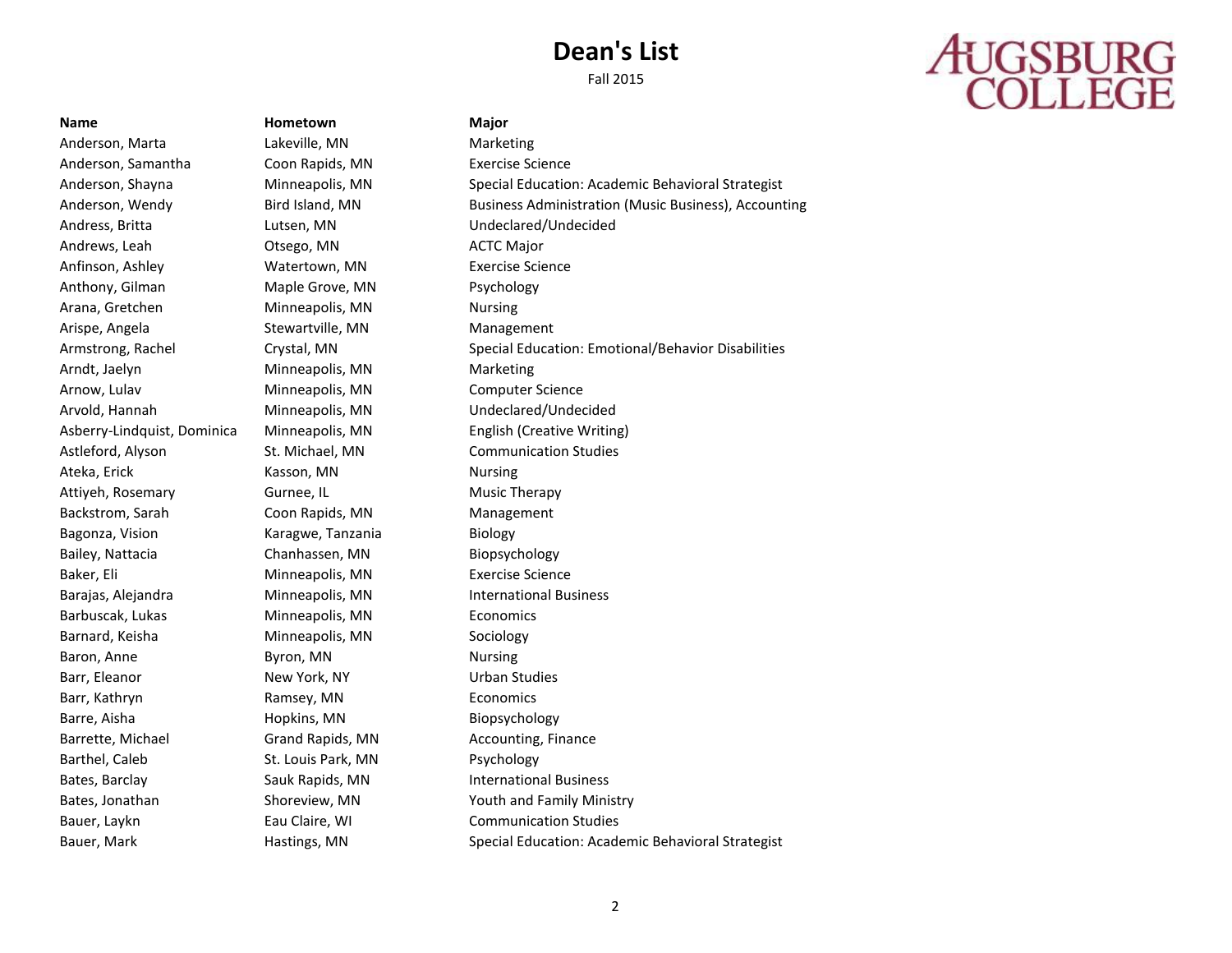Fall 2015

# **AUGSBURG**<br>COLLEGE

**Name Hometown Major**

Bauer, Sophia **Milaca**, MN Music Baumgartner, Brock **Wyoming, MN** Accounting, Finance Bech, Hannah Minneapolis, MN Sociology Beech, Adam Minneapolis, MN Studio Art Belfrey-Waters, Imani Minneapolis, MN Music Performance Belghoul, Maifa **Saint Paul, MN** Biology Belisle, Mitchell Manitowoc, WI Exercise Science Bell, Jordan **Austin, MN** Biopsychology Beltran, Leticia **Minneapolis, MN** Social Work Beltz, Janice **South St Paul, MN** Nursing Bender, Brady **Franklin, TN** Exercise Science Benjamin, Melanie St Francis, MN Film Bennyhoff, Samuel MOUND, MN Undeclared/Undecided Benson, Ivy Bloomington, MN Theater Arts, Marketing Benson, Theresa **Minneapolis, MN** Nursing Benson-Ernst, Robb Plymouth, MN History Benstead, Rebecca Minneapolis, MN Psychology Berg, Carla **Austin, MN** Nursing Berge, Bria **Chatfield, MN** Nursing Bergland, Megan Thief River Falls, MN Exercise Science Berglund, Samantha **North St Paul, MN** Marketing Berning, Matthew **Alameda, CA** History, Political Science Beyene, Eleni Saint Paul, MN Chemistry Beyene, Fekireselassie Eagan, MN Physics Bialke, Morgan Osseo, MN Elementary Education Bicknese, Laurie Spring Valley, MN Nursing Bier, Imanuel Saint Paul, MN Chemistry, Mathematics

Bauman, Tyler **Knoxville, TN** Economics, Political Science Becker, Rachal **Rochester, MN** Special Education: Emotional/Behavior Disabilities Bednar, Bridget **Pierz, MN** Physical Education, Health Education Benasutti, Marisa **Roseville, MN** International Relations, Student Designed Major Bergren, Belinda Otsego, MN English as a Second Language Bibelnieks, Andris Duluth, MN Computer Science, Physics Bibelnieks, Karl Duluth, MN Computer Science, Mathematics Bilyeu, Dolly Minneapolis, MN Communication Studies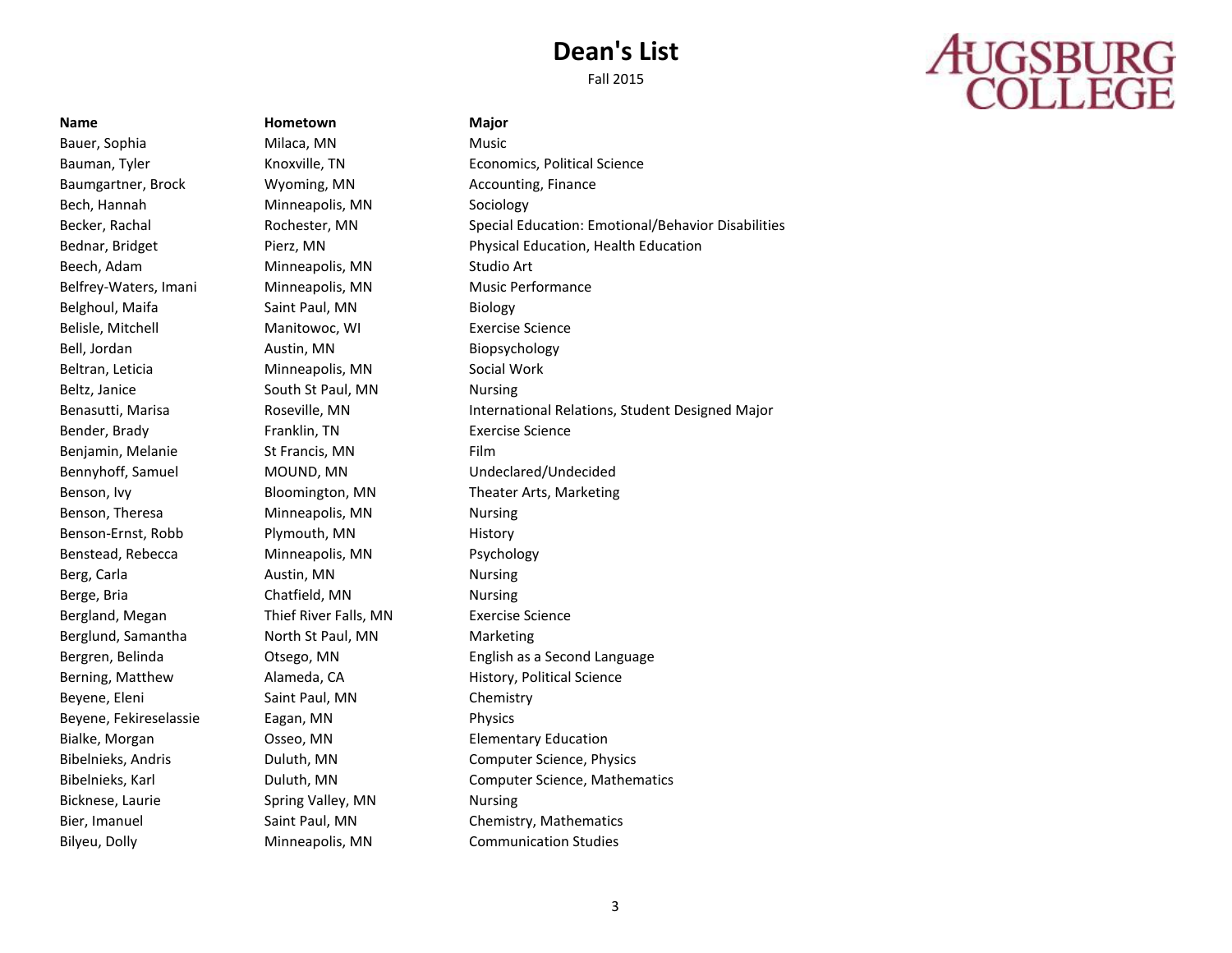Fall 2015

# **AUGSBURG**<br>COLLEGE

Birdseye, Grace Duluth, MN Elementary Education Bishop, Timothy Grand Rapids, MN Spanish Blake, Preston Champlin, MN Exercise Science Blom, Emma Culver, MN Psychology Boettcher, Jill **Rochester, MN** Nursing Boniface, Austin **Wyoming, MN** Finance Bonnell, Michael **Sandy, UT** Exercise Science Bonow, Wendy Lewiston, MN Nursing Borchert, Nikolaus **McGrath, MN** Management Bosak, Brian Brooklyn Park, MN Computer Science Bossard, Scott **North Branch, MN** Mathematics Bottenfield, Brian Mound, MN Exercise Science Bouchillon, Alexander Louisville, KY Pre-Engineering Bowlby, Hannah Woodbury, MN Biology Boyum, Andrew Stillwater, MN Psychology Brady, Janet **Apple Valley, MN** Nursing Brandon, Jordan Prescott, WI Finance Breidenbach, Shelby Circle Pines, MN Sociology Brengman, Rachael Eagan, MN Biology Brenk, Eric **Moorhead, MN** Finance Brolin, Nikki Savage, MN Spanish, Sociology Brookshaw, William Prescott, WI Management Brown, Noah Bloomington, MN Biology Brownlee, Bailey **Buffalo, MN** Exercise Science Brownlow, Jennifer Rochester, MN Nursing

**Name Hometown Major**

Bliss, Matthew Minneapolis, MN Theater Arts (Design/Technical) Block, Kathryn **Schofield, WI Cross-Cultural Studies, Psychology** Cross-Cultural Studies, Psychology Bock, Sarah BEMIDJI, MN Undeclared/Undecided Boger, Aaron Savage, MN English (Literature, Language, and Theory), English (Creative Writing) Books, Kevin **Elk River, MN** Psychology (Social Psychology) Boos, Anthony **Ramsey, MN** Special Education: Academic Behavioral Strategist Bothun, Kambia winona, MN Undeclared/Undecided Bowman, Jessica St Paul, MN Special Education: Academic Behavioral Strategist Bridwell, Rah Silver Spring, MD Gender, Sexuality and Women's Studies (Sexuality Studies) Brown, Alexandra **Minneapolis, MN** Film, Communication Studies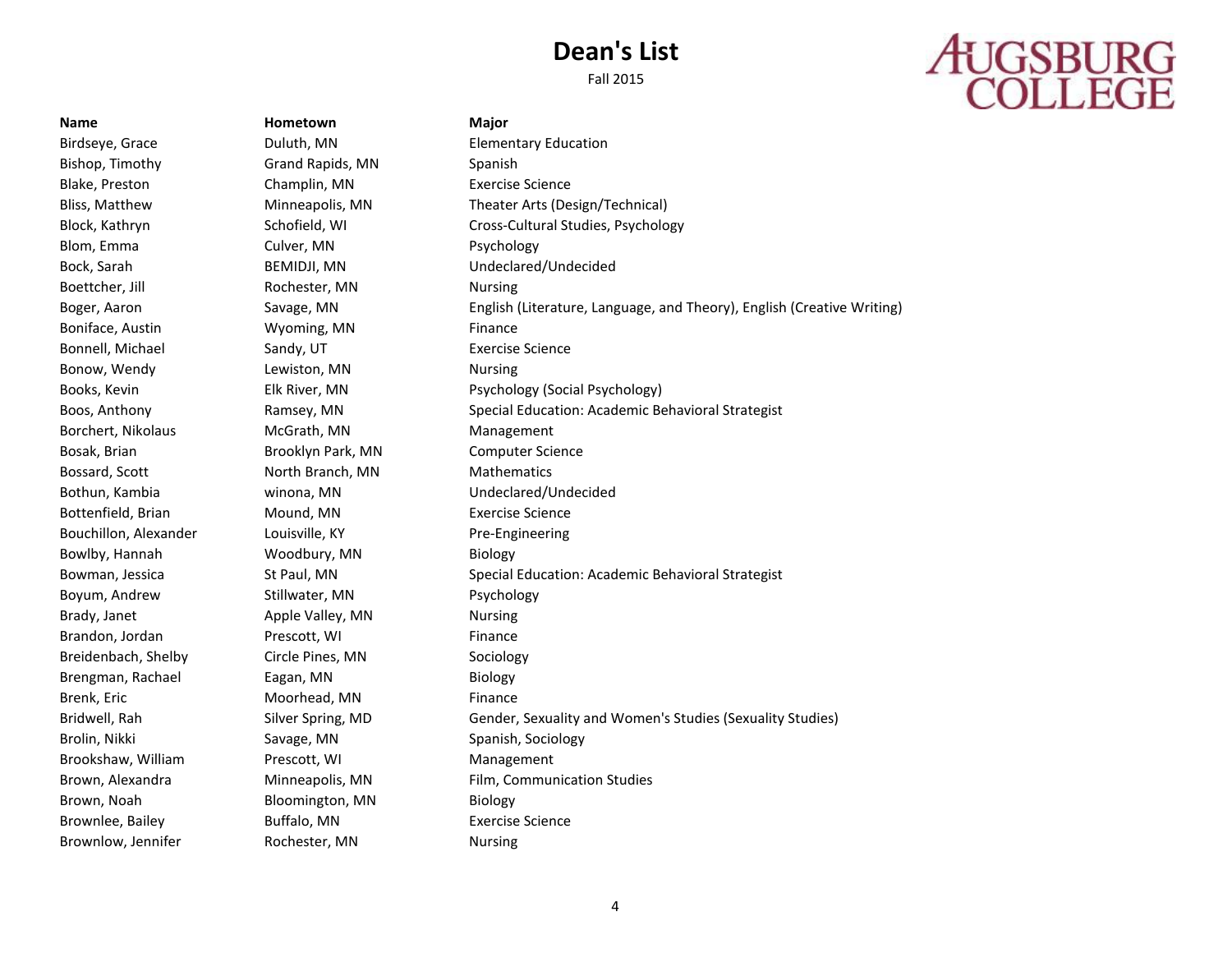Fall 2015

## **AUGSBURG**<br>COLLEGE

### **Name Hometown Major**

Bruce-Peralta, Wolfgang Minneapolis, MN Film Brundy, Nick **Lompoc, CA** Exercise Science Buckner, Sarah Duluth, MN Political Science Buescher, Tyler Prior Lake, MN Management, Marketing Bukowski, Brett Superior, WI Biology Bukowski, Lucinda Two Harbors, MN Biology Burger, Katherine Minneapolis, MN Psychology Burlin, Paley Minneapolis, MN Philosophy Burman, Kallie Lakeville, MN Undeclared/Undecided Burt, Oksana **Eagan, MN** Biology Busch, Sydney Clear Lake, MN Biology Buth, Connor **Chippewa Falls, WI** Finance Buxbaum, Michelle **Minneapolis, MN** Psychology Byl, Hannah Forest Lake, MN Marketing, Film Cahoon, Melody Imperial Beach, CA Music Therapy Calle, Saberina **Milwaukee**, WI Biology Camarena, Hector Fridley, MN Physics Cameron, Noah Fridley, MN Political Science Campbell, Emily **Anoka, MN** Sociology Campbell, Lucille **Campbell**, Lucille **Duluth, MN** Social Work Capps, Lauren Wayzata, MN Music Education Caridad Aquino, Maciel Minneapolis, MN Political Science Carlson, Ashlynn **Duluth, MN** Management Carpenter, Carrie Minneapolis, MN Elementary Education Carrell, Megan Springfield, VA Elementary Education

Bryer, Erica **Erica** Clathe, KS German, English as a Second Language Bullerman, Nicholas Fridley, MN Business Administration/Economics (combined major) Burkhalter, Brighid Middleton, WI Theater Arts (Performance) Butler, Alexandria Saint Paul, MN Business Administration (Music Business) Cameron, Cody **Grand Isle, VT** Business Administration (Music Business) Campbell, Audrey **Saint Louis Park, MN** Communication Studies, Graphic Design Certificate Canales, Lauren Saint Louis Park, MN Political Science, Gender, Sexuality and Women's Studies Capman, Nyssa Minneapolis, MN Physics, Music Performance Carey, Squid Minneapolis, MN English (Literature, Language, and Theory) Carlsen, Wendy **Rochester, MN** Special Education: Academic Behavioral Strategist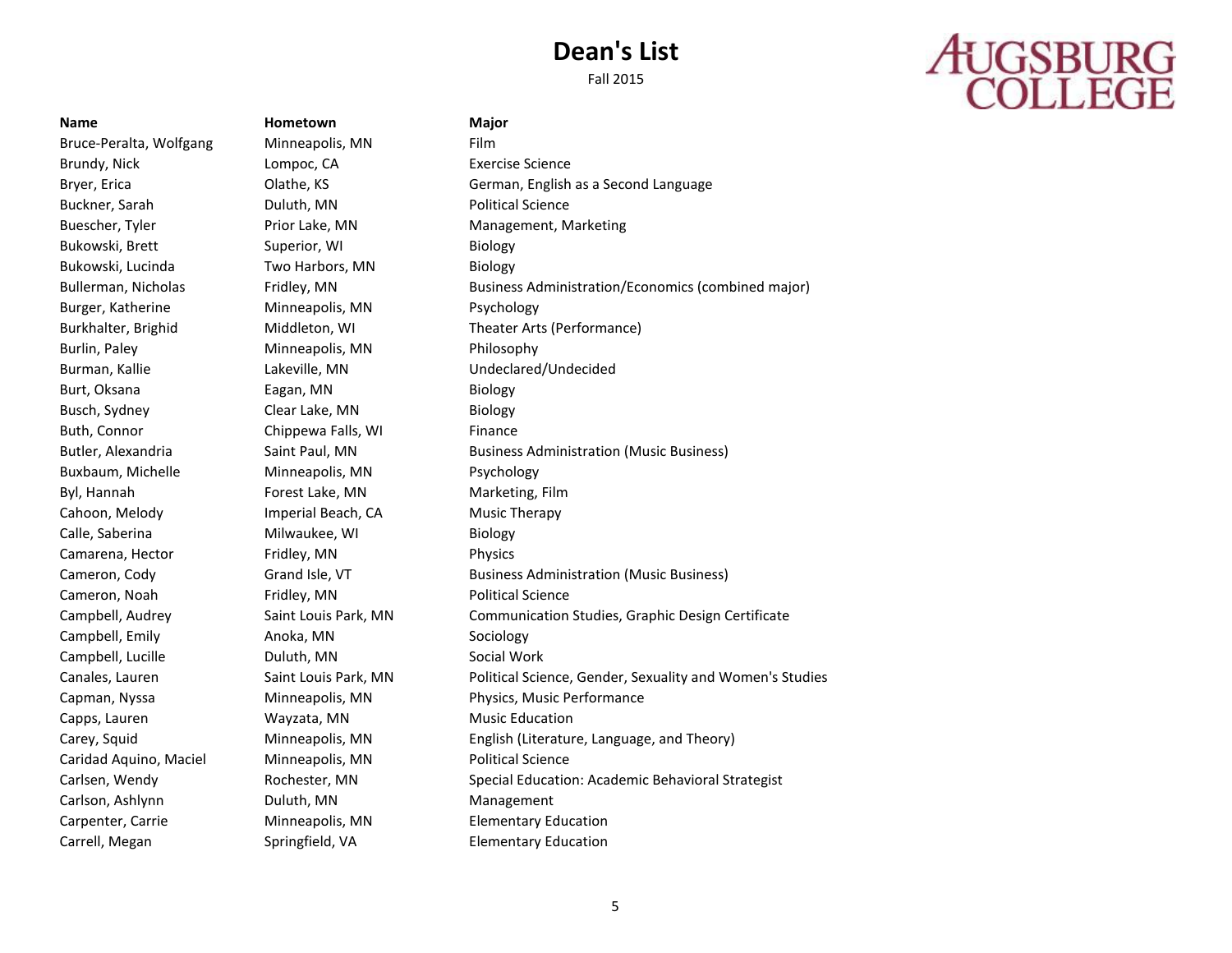# **AUGSBURG**<br>COLLEGE

Carroll, Javae Minneapolis, MN Exercise Science Carstens, Meredith **Andover, MN** Film Carwin, Jessica Oakdale, CA Sociology Casperson, Sonja Maple Grove, MN Communication Studies Caton, Robert **Edina, MN Edina** Finance Chang, Mythoua Minneapolis, MN Computer Science Chapman, Corbin **Burnsville, MN** Management Chavez, Estrella Saint Paul, MN Undeclared/Undecided Chevalier, Danielle Afton, MN Psychology Christensen, James Minneapolis, MN Finance Christiansen, Kyle St Paul, MN Film Christianson, Shelby Edina, MN Elementary Education Clark, Bruce **Minneapolis, MN** Psychology Clark, Lisa Burnsville, MN Music Therapy Clayton, Taral **Anchorage, AK** Biology Clemente-Ochoa, Diana Minneapolis, MN Psychology Coleman, Lauren Woodbury, MN Communication Studies Collins, Patrick White Bear Lake, MN Nursing Corder, Nicole **Columbus, MN** Psychology Cote, Miranda Somerset, WI Elementary Education

**Name Hometown Major**

Castellanos, Raul **Eagan, MN** Eagan, MN Studio Art (Graphic Design) Ceesay, Malick Brooklyn Park, MN Theater Arts (Performance), Theater Arts (Design/Technical) Cervantez, Anthony Saint Paul, MN Business Administration (Music Business) Chamberlain, Mark Golden Valley, MN Graphic Design Certificate Chambers, Halle Milaca, MN Theater Arts, English (Creative Writing) Chang, Choua **Minneapolis, MN** International Business, Marketing Charpenter, Nicole Harris, MN Management, International Business Chavez, Anabel Eagan, MN Psychology (Social Psychology) Chavez Estrada, Stephanie Richfield, MN Special Education: Learning Disabilities Chiari, Francesca Minneapolis, MN Communication Studies, Film Chinn, Luke Burnsville, MN Accounting, Business Administration/Economics (combined major) Cira, Zackary Elk River, MN Political Science (Pre-Law), Spanish Coffman, Alice **Saint Paul, MN** Mathematical Economics Corbin, Grace Grantsburg, WI Youth and Family Ministry Cornelius, Mary Minnetonka, MN English (Creative Writing), English (Literature, Language, and Theory)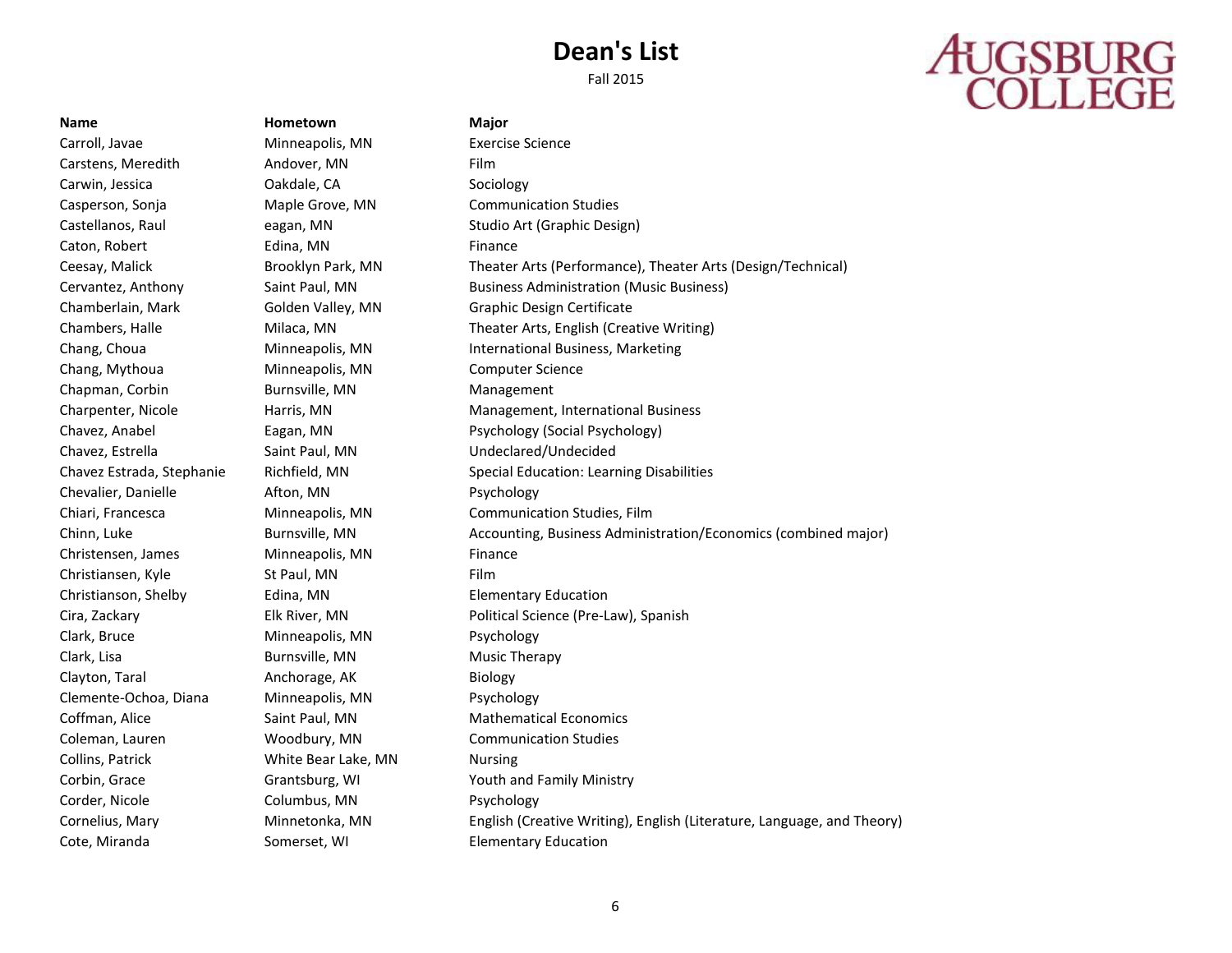# **AUGSBURG**<br>COLLEGE

Cottrell, Brandon Moorhead, MN Biology Cousin, Ijaaz Stacy, MN Film Coy, Samantha University Place, WA Communication Studies Crego, Chelsea Lakeville, MN Finance, Management Cripps, Claire Hutchinson, MN Exercise Science Crocker, Shane Mendota Heights, MN Marketing Crowley, Caitlin **Eden Prairie, MN** History Cummins, Rebecca Shoreview, MN Management, Finance Current, Matt Middletown, OH Physics Curtis, Caitlin Maple Grove, MN Social Work Custer, Steven Minneapolis, MN English (Creative Writing) Dagger, Glen Saint Paul, MN Undeclared/Undecided Dahir, Abdirahman Minneapolis, MN Computer Science Dahlen, Patricia Minneapolis, MN Nursing Dahlgren, Alyssa **Burnsville, MN** Nursing Dao, Hung **Delano**, MN Finance Darrell, Jay **Minneapolis, MN** Nursing Davidson, Katelyn Crookston, MN Communication Studies Day, Breanna **Roseville, MN** Social Work Dehn, Natalie St.Louis Park, MN Social Work Dekrey, David Bemidji, MN Biology Deschepper, Leah Bloomington, MN Elementary Education Dickinson, Abigail Bishop Lane, MN Biology, Chemistry Diekmann, Michael Rochester, MN Nursing Dierberger, Anne Stillwater, MN English (Creative Writing) Dietsch, Luke Saint Paul, MN Undeclared/Undecided

**Name Hometown Major** Dilenschneider, Rhys Glenmoore, PA Social Work

Criswell, Ryan Minneapolis, MN Theater Arts (Design/Technical) Crouse, Brittany Minneapolis, MN Special Education: Academic Behavioral Strategist Cruz-Mendiola, Maria Minneapolis, MN Political Science, International Relations Dagen, Nicole **Saint Paul, MN** English as a Second Language **Second Language** Dahlgren, Tyler Lake Park, MN Theater Arts (Performance), Theater Arts (Directing/Dramaturgy/Playwriting) Davis-Biessener, Madison Baxter, MN International Business, Economics Deline, Toni **Blaine, MN** Management Information Systems DeRee, Monica Minneapolis, MN Theater Arts (Design/Technical)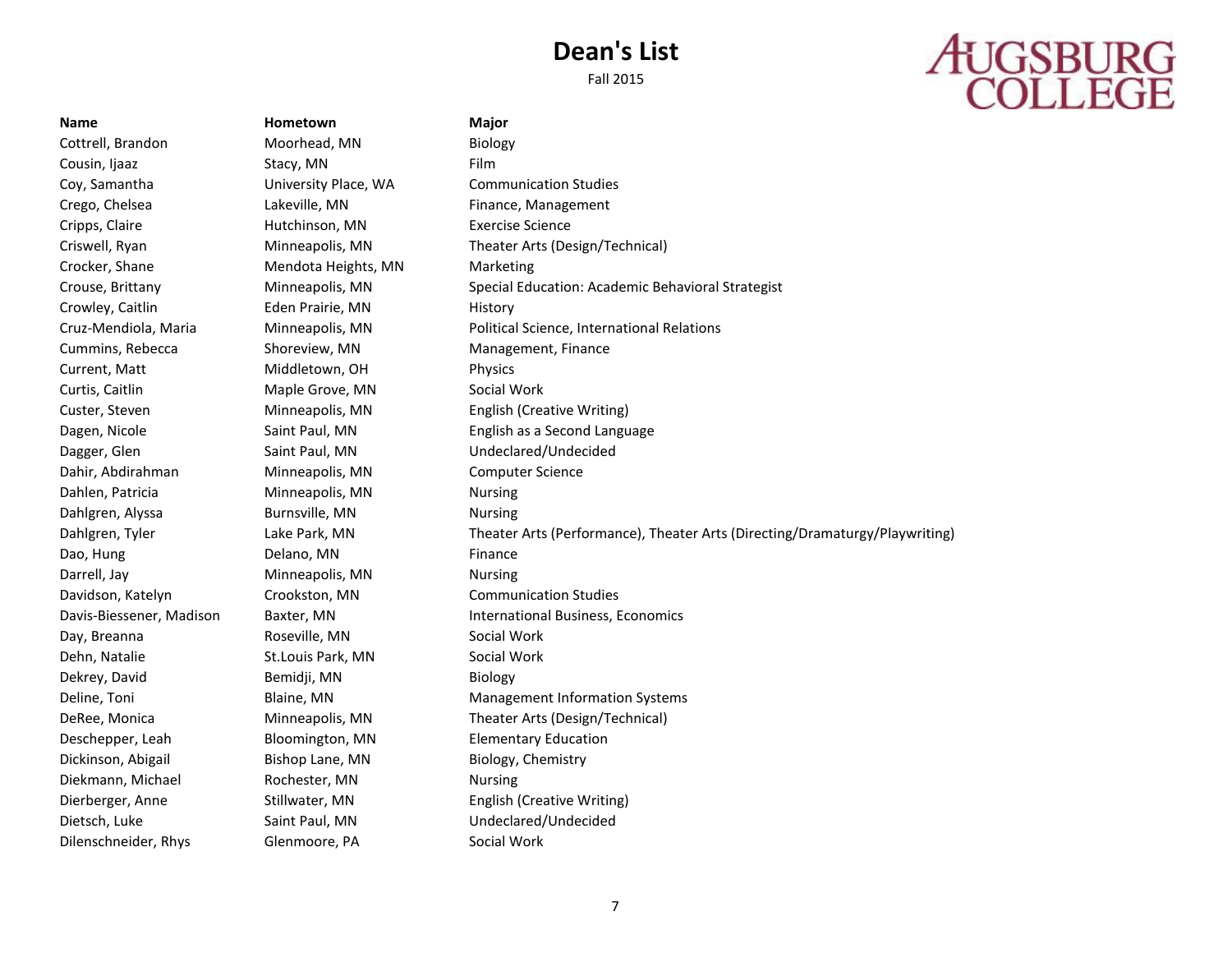Fall 2015

# **AUGSBURG**<br>COLLEGE

Doherty, Colin Eagan, MN Music Therapy Dols, Stephen Minneapolis, MN Biology Donahoe, Travis **Medina**, MN Studio Art Donahue, Jenelle **Austin, MN** Nursing Dordal, Joy **Burnsville, MN** Nursing Dorr, Gregory **Shoreview, MN** Computer Science Doty, Alec **Inver Grove Heights, MN** Management Dropik, Carly **Alexandria, MN** Exercise Science Duffy, Jack Fridley, MN Exercise Science Duong, Khiem Woodbury, MN Communication Studies Duran-Graybow, Isabel Minnetonka, MN Communication Studies Ear, Dahvid **Burnsville, MN Example 2** Finance Ebnet, Joel **Pequot Lakes, MN** Management Edelen, Nora Middleton, WI Undeclared/Undecided Edelen, Rory **Minneapolis, MN** Finance Edwards, Lorreal Minneapolis, MN Accounting Effertz, Lindsay robbinsdale, MN Psychology Eguida, Sandra **Minneapolis, MN** Accounting Eickholt, Nicole Crystal, MN Biopsychology Ekstrom, Briana Chaska, MN Music Performance Ellenburg, Jennifer Farmington, MN Psychology Ellingsworth, Rae Minneapolis, MN Psychology Elsagher, Jehan Burnsville, MN Biopsychology Eltawely, Jasmine Fridley, MN Biology Emiliusen, Mikena **Austin**, MN Nursing Endres-Goggins, Deborah Elk River, MN Psychology, Studio Art Enrici, Abigale **Huntley, IL** Biology Erdahl, Ranen Deephaven, MN Philosophy Erickson, David South Saint Paul, MN Music Education

**Name Hometown Major**

Dittmer, Andrea Bloomington, MN Elementary Education (Licensure Only) DiZio, Domenic Saint Paul, MN International Relations, German Ellefson, Tyler Hutchinson, MN Political Science (Pre-Law) Enriquez Aragon, Jason Columbia Heights, MN Psychology, Communication Studies Erickson, Benjamin Andover, MN Finance, Business Administration/Economics (combined major) Ericson, Brent Eden Prairie, MN Business Administration (Music Business)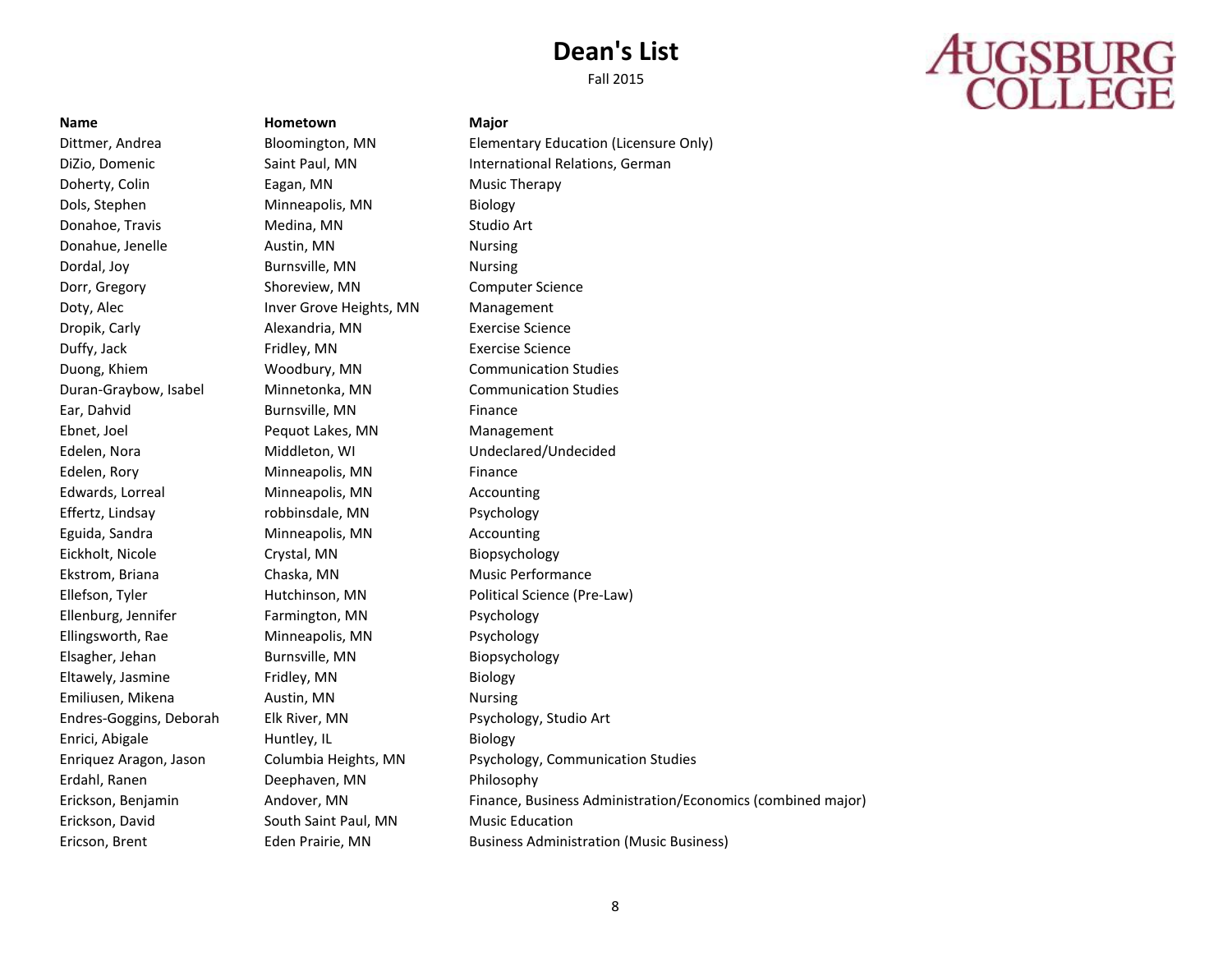Fall 2015

# **AUGSBURG**<br>COLLEGE

**Name Hometown Major**

Erie, Megan Rochester, MN Nursing Esterberg, Jacob Elk River, MN Music Education Estrada, Cristobal Minneapolis, MN Accounting, Finance Evans, Ryan Marine on St Croix, MN Psychology Falkman, Austin **Calledge, Calledge, Calledge, MN** Spanish Farley, Joseph **Arden Hills, MN** History, Physics Fatty, Momodou Rogers, MN Nursing Fedeler, Julie St. Peter, MN Religion Feldt, David Coon Rapids, MN Nursing Felknor, Claire **Minneapolis**, MN Psychology Ferraro, Makayla **Andover, MN** Music Fillman, David **Minneapolis, MN** Music Performance Fitch, Olivia Saint Paul, MN Biology Fitzgerald, Marie **Fort Atkinson, WI** Marketing Flint, Ray **Example 20** White Bear Lake, MN Film Flores Castellanos, Jhoseline Brooklyn Center, MN Social Work Flynn, Nathan **Hastings, MN** Accounting, Finance Franco, Jossel **Porter Ranch, CA** History Frank, Kylee **Rosemount, MN** Biology Franke, Jacob Richfield, MN Management Frantz, Rachel **Mounds View, MN** Biology Frasz, Justin **Rochester, MN** Management Frazier, Constance **Albert Lea, MN** Nursing Freese, Rebecca **Willmar, MN** Mathematics

Erikson, Joseph Minneapolis, MN Psychology (Clinical Psychology) EspindaBanick, Kealie Apple Valley, MN Undeclared/Undecided Evans, Kristian Golden Valley, MN Undeclared/Undecided Farah, Hanan **Saint Paul, MN** Undeclared/Undecided Faust, Andrew Stillwater, MN Mathematical Economics Fitzgerald, Shannon Hopkins, MN Undeclared/Undecided Flores Bautista, Eliezer Saint Paul, MN Studio Art (Graphic Design) Flynn, Kailie **River Falls, WI Accounting (General Accounting)**, Finance Fougner, Caressa **Amery, WI** Elementary Education Frasier, Shanna Cumberland, WI Theater Arts (Directing/Dramaturgy/Playwriting), Theater Arts (Design/Technical) Freeman, Will Brooklyn Park, MN Management Information Systems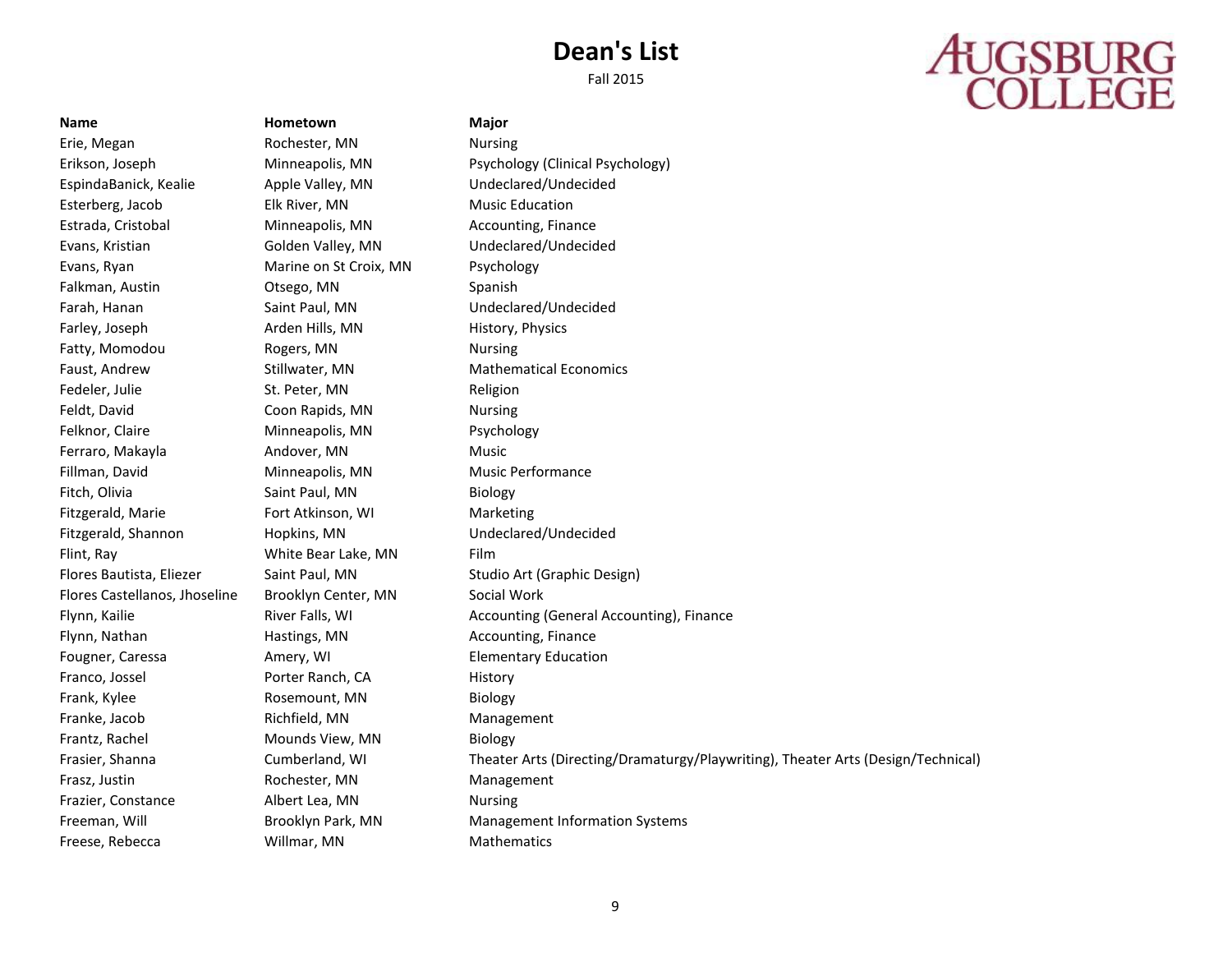Fall 2015

# **AUGSBURG**<br>COLLEGE

**Name Hometown Major**

Freund, Shoshana St Louis Park, MN Spanish, Theater Arts Frietzsche, Gregory Elk River, MN Finance, Management Fuechtmann, Kayla Circle Pines, MN Biology Fussy, Brittany Cedar, MN Exercise Science Gagnon, Janel **Rochester, MN** Management Galarneau, Garrett Shorewood, MN Mathematics Galarza-Rosas, Cynthia Minneapolis, MN Management Garbers, Kristin **Silver Lake, MN** Finance Gaustad, Brett **North Oaks, MN** Economics Geary, Brady **New Brighton, MN** Music Education Geise, Hannah **Rochester, MN** Management Gersten, David **Edina**, MN Biology Geschwill, Rebekah Backus, MN Management Ghirmai, Nahom Saint Paul, MN Computer Science Giddings, Nancy Blaine, MN Blaine, MN Giese, Cailen **New Richmond, WI** Pre-Engineering Giese, Sam **New Richmond, WI Computer Science** Gillen, Nathaniel Lakeville, MN Music (Music Business) Giller, William **ALBERTVILLE, MN** Finance Gilles, Helen **Houston, MN** Management Gillett, Lukas Rosemount, MN Biology Gilmer, Ryan Bloomington, MN Mathematics Glaser, Emily **Princeton, MN** Social Work Gleich, Genevieve Saint Paul, MN Social Work Gomez De La Casa, Angelica RICHFIELD, MN Biology

Frew Gezahagne, Hilena Minneapolis, MN Chemistry, Mathematics Frias, Stefany **Example 20** Maple grove, MN Psychology (Psychology and Law) Gang, Chou Seoul, Republic of Korea International Business, Economics Genzler, Rebecca Farmington, MN Special Education: Academic Behavioral Strategist Ghanem, Nabila **St Paul, MN** Psychology (Clinical Psychology) Gibson, Grant **Mahtomedi, MN** Political Science (Pre-Law) Godi, Eron **Eron Rochester, MN** International Relations, Gender, Sexuality and Women's Studies Goedken, Mitchell Eagan, MN Psychology (Psychology and Law) Goettl, Josh Chaska, MN English (Creative Writing) Gordon, Nikol Shoreview, MN Elementary Education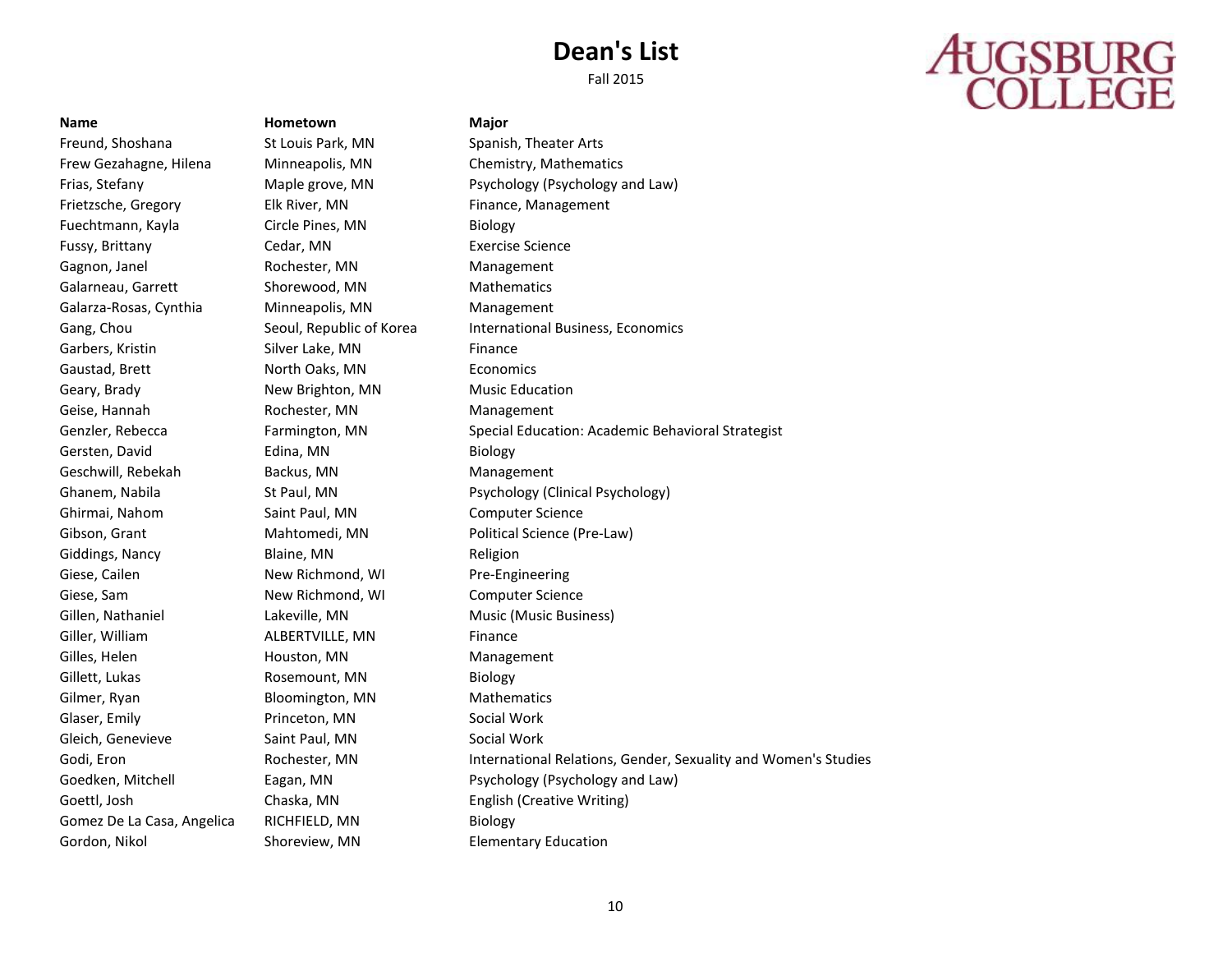## **AUGSBURG**<br>COLLEGE

**Name Hometown Major** Grabau, Ray **blaine**, MN Marketing Graham, Samantha ST Paul, MN Biology Graves, Samuel Minneapolis, MN Psychology Green, Chelsea **Granada, MN Constructs** Physical Education Gregg, Emily **River Falls**, WI **Biology** Gregor, Nicole **Kasson, MN** Nursing Grover, Kayla **Blanding, UT** Sociology, Social Work Grudem, Nicholas White Bear Lake, MN Elementary Education Guessford, Raymond Mendota Heights, MN Computer Science Gurley, Christopher **Eagan, MN** Elementary Education Gustafson, Tiffany **Sargeant, MN** Nursing Hailom, Smeret Seatac, WA Finance Hajjali, Zackary Ramsey, MN Music Therapy Halverson, Leif Bloomington, MN Mathematics Ham, Rosa **Richfield, MN** Exercise Science Hamad, Noureldeen Saint Paul, MN Computer Science Hamand, Kenneth Rochester, MN Management Hanson, Angela Rochester, MN Nursing Hanson, Eric **Minneapolis, MN** Social Work Hantous, Sammi Minneapolis, MN Finance Harney, Jontesha **Duluth, MN** Political Science Hartman, Kathleen Plymouth, MN Environmental Studies

Gornick, Ryan Saint Paul, MN Management Information Systems (Information Systems) Graham, Jackson **Apple Valley, MN** Political Science (Pre-Law) Grieves, Chase **Belle Plaine, MN** Chemistry (American Chemical Society certified) Gunnarson, Samuel Rochester, MN Undeclared/Undecided Gutierrez, Ariel Saint Paul, MN Theater Arts (Design/Technical) Hager, Patrick **Maple Grove, MN** Communication Studies Haines, Ian Minneapolis, MN Business Administration (Marketing) Hall, Elizabeth Minneapolis, MN Psychology (Clinical Psychology) Halvorson, Blake **Faribault, MN** Management Information Systems, Marketing Harrison, Owen New Hope, MN Studio Art, Psychology (Social Psychology) Hathaway, Rose Montevideo, MN Communication Studies Haugen, Sarah Saint Paul, MN Studio Art, ACTC Major Hazelip, Melanie **St. Paul, MN** Elementary Education, Social Work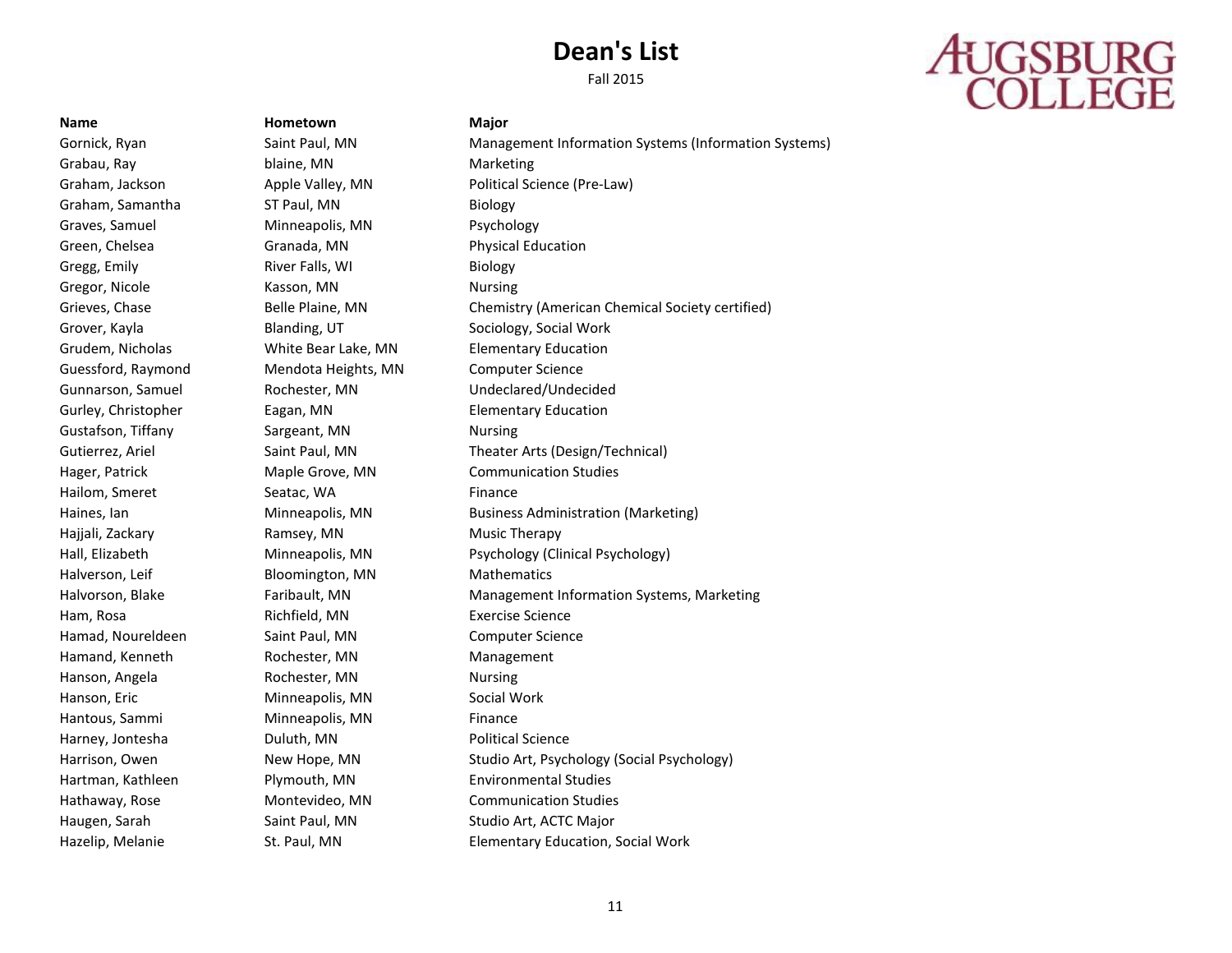# **AUGSBURG**<br>COLLEGE

**Name Hometown Major** Heckt, Winston **Andover, MN** Film Hejna, James West Hartford, CT Marketing Hendrickson, Cole St. Louis Park, MN Management Hendrickson, Lucas Savage, MN Finance, Accounting Henke, Remington Minneapolis, MN Elementary Education Henn, Destiny Rochester, MN Music Therapy Her, Hlee St Paul, MN Social Work Hermann, Jessica White Bear Lake, MN Nursing Hernandez Puebla, JuanCarlos Minneapolis, MN Computer Science Heuer, Derek Brooklyn Park, MN English (Creative Writing) Hewitt, Whitney **Minocqua, WI Biology** Hill, Isaac Glenwood, MN Psychology Hiniker, Margaret Saint Paul, MN Psychology Hinnenkamp, Sabrina Osakis, MN Communication Studies Hoang, Khoi Nguyen Minneapolis, MN Physics, Chemistry Hodge, James **Kasson, MN** Nursing Hoehn, Jacie **Maseca, MN** Finance Holland, Kitana Coon Rapids, MN Sociology Holm, Amber Sauk centre, MN Nursing Holtan, Michelle Rochester, MN Nursing Holton, Tess brooklyn park, MN Biology Homan, Carli **Alexandria**, MN Marketing Hopkins, Amy Minneapolis, MN Computer Science Horton, Maya Matteson, IL Marketing Howard, Anthony **Mendota Heights, MN** Finance Hughes, Carson North Mankato, MN Undeclared/Undecided Hug, Preenon **Plymouth, MN** Accounting, Finance

Hazuka, Matthew Minnetonka, MN Accounting, Management Hedrick, Kathryn Norwalk, WI Spanish, English as a Second Language Henry, Bridgette Mahtomedi, MN Theater Arts (Performance), Theater Arts (Directing/Dramaturgy/Playwriting) Hill, Terrance Richfield, MN Physical Education, Health Education Hitchings, Elise Isanti, MN English (Creative Writing), English (Literature, Language, and Theory) Holmberg, Kristen Mound, MN English (Literature, Language, and Theory), Art History Huffman, John Chanhassen, MN Business Administration/Economics (combined major), Finance Hulke, Destiny St. Louis Park, MN Gender, Sexuality and Women's Studies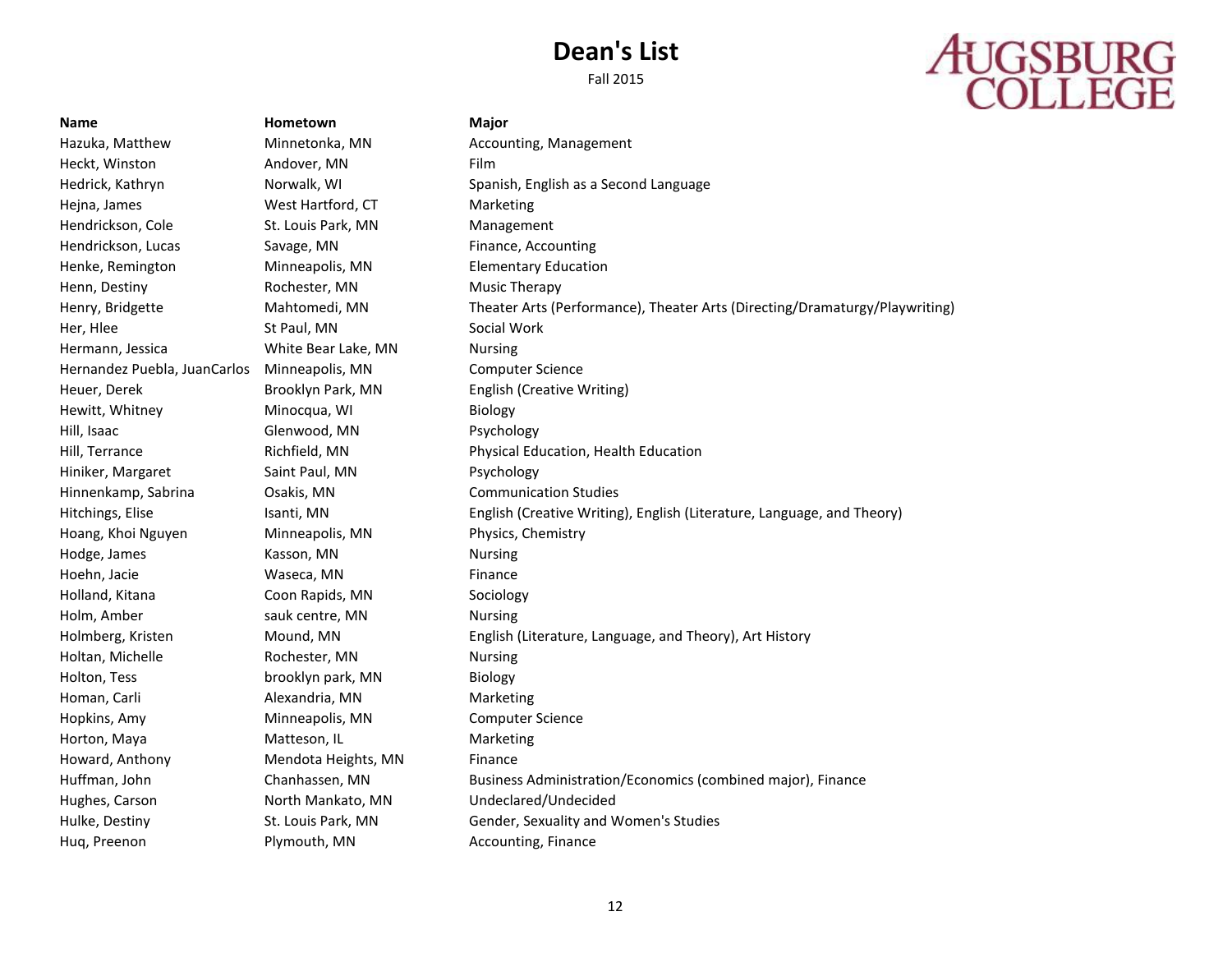## **AUGSBURG**<br>COLLEGE

Johnson, Sarah West Saint Paul, MN Social Work

**Name Hometown Major** Hurtado, Nelson St Paul, MN Nursing Husak, Alexander Coon Rapids, MN Biology Hussen, Zakir St Paul, MN Nursing Hutchinson, Leslie Minneapolis, MN English (Creative Writing) Huynh, Anna Champlin, MN Marketing Hyke, Tiffany **Stewartville, MN** Nursing Idrovo-Cuesta, Erika Columbia Heights, MN Political Science Ifonlaja, Olusewa Columbia Heights, MN Communication Studies Igland, Katrine Minneapolis, MN Social Work Iman, Amina **Plymouth, MN** Biology Ireri, Samuel **Elk River, MN** Finance Irving, Taybri **Eagan, MN** Eagan, MN Issa, Salma Saint Paul, MN Biology Iverson, Andrew Buffalo, MN Pre-Engineering Iverson, Kathleen Princeton, MN Nursing James, Emily **Eden Prairie, MN** Film Jean, Lourdmy Farmington, MN Nursing Jennings, Lauren Rochester, MN Marketing, Management Johnson, Andrew Minneapolis, MN Sociology, Urban Studies Johnson, Ashley **Arden Hills, MN** Biology Johnson, Casey Clarkston, MI International Business Johnson, Madelynn Crystal, MN Music Therapy Johnson, Megan Verona, WI Undeclared/Undecided Johnson, Natalie Minneapolis, MN Marketing Johnson, Rebecca **Rochester, MN** Nursing

Ihekoronye, Elizabeth Saint Paul, MN Studio Art (Graphic Design), Mathematics Jewell, Andrew Saint Louis Park, MN Computer Science, Mathematics Johnson, April Moorhead, MN Communication Studies, Gender, Sexuality and Women's Studies (Sexuality Studies) Johnson, Caleb Crystal, MN Physical Education, Exercise Science Johnson, Elizabeth Maple Grove, MN Gender, Sexuality and Women's Studies Johnson, Kaylie **Lakeville, MN** Music Therapy, Psychology (Clinical Psychology) Johnson, Matthew White Bear Lake, MN Computational Philosophy, Computer Science Johnson, Matthew Minneapolis, MN Computational Philosophy Johnson, Megan Crystal, MN Studio Art (Graphic Design)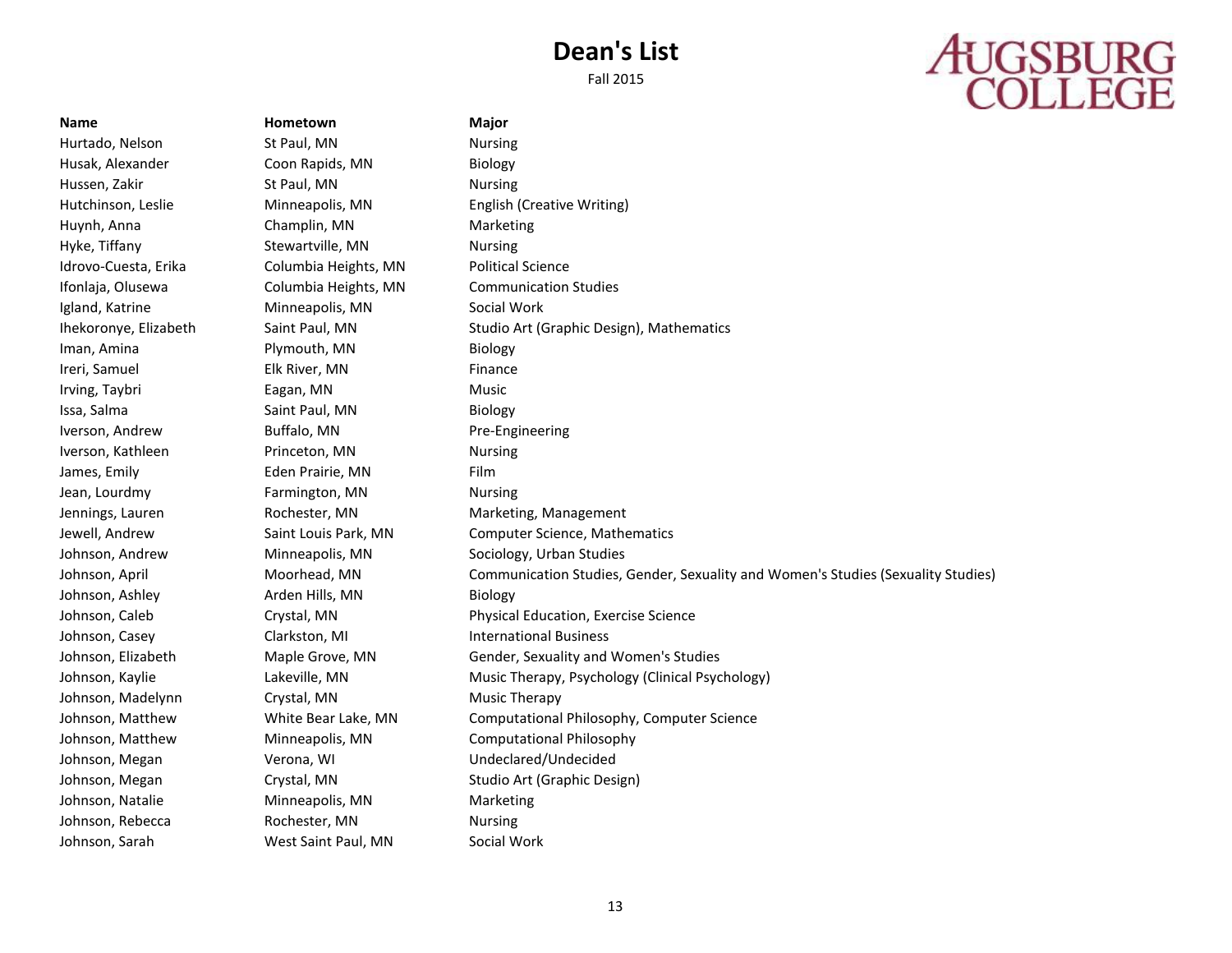# **AUGSBURG**<br>COLLEGE

**Name Hometown Major** Johnson, Seanna New Hope, MN Sociology Johnson, Shannon Rochester, MN Nursing Johnston, Katelyn Missoula, MT Biology Jolstad, Lucinda **Minnetonka**, MN Nursing Jones, Callie **Fredonia**, WI Film Juliar, Jack Saint Clair, MN Communication Studies Just, Tracy Saint Louis Park, MN Psychology Kadolph, Jami Cedar Rapids, IA Music Therapy Kain, Ryan Gurnee, IL Accounting, Finance Kalbak, Sean Camarillo, CA Biology Kamsheh, Ferial Bloomington, MN Biology Kantor, Michael Columbia Heights, MN Exercise Science Kapetanakis, Amanda Cottage Grove, MN Biology Kaplan, Matthew Rochester, MN Nursing Karr, Josette Minnetonka, MN Communication Studies Kaufer, Jordyn Stillwater, MN Exercise Science Kawlewski, Shealyn **North Mankato, MN** Music Therapy Keis, Samuel **Richfield, MN** ACTC Major Kerian, Kelly **Cresco, IA** Cresco, IA Nursing Kern, Alexander Minneapolis, MN Cross-Cultural Studies Khadka, Roman Minneapolis, MN Biology Khan, Mohanad **Eagan, MN** Accounting, Finance Kimpton, Chelsea **Zimmerman, MN** Social Work Kirchdorfer, Mary **Jamestown, ND** Music Kirchoff, Carli Cokato, MN Mathematics

Julkowski, Andrew Cedar, MN Mathematics, Chemistry (American Chemical Society certified) Kadrlik, Bryce **Montgomery, MN** Computational Philosophy Kaehler, Patrick Vadnais Heights, MN Management, Exercise Science Kanan, Ali **Minneapolis, MN** Psychology, Exercise Science Kaun, Ashlie Grey Eagle, MN Theater Arts (Directing/Dramaturgy/Playwriting) Keefe, Sophia Minneapolis, MN English (Literature, Language, and Theory) Keyl, Bethany **Hamden, CT** Religion, Cross-Cultural Studies Kimsey, Alice **Portland, OR** English (Creative Writing) Kinn, Madeline **Ramsey, MN** Psychology (Clinical Psychology) Kleidon, Andrew Saint Francis, MN Theater Arts (Performance), Theater Arts (Directing/Dramaturgy/Playwriting)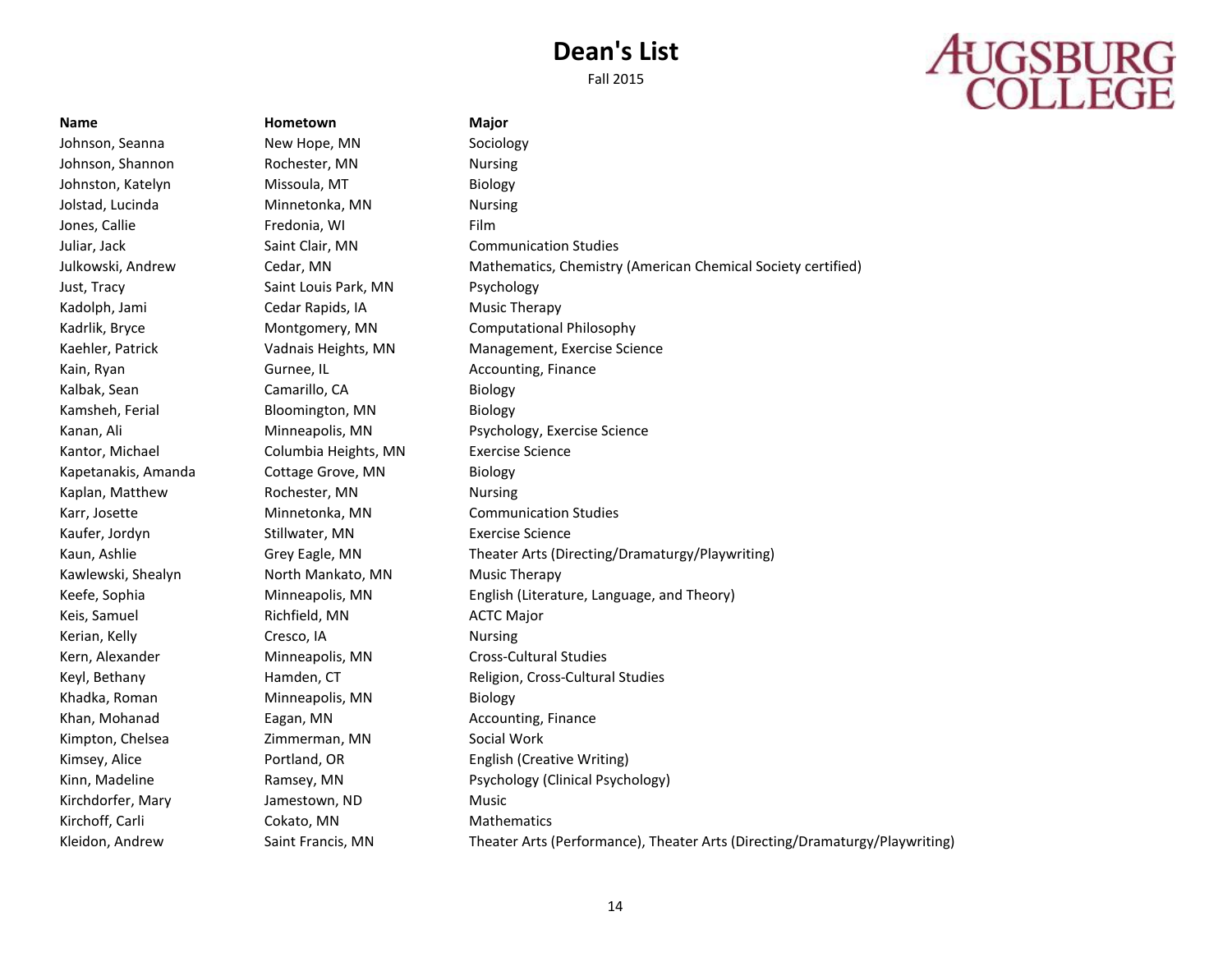# **AUGSBURG**<br>COLLEGE

### **Name Hometown Major**

Klein, Peter **Saint Paul, MN** Computer Science Knickerbocker, Cleo Saint Paul, MN Music (Music Business) Kobow, Carlee **Becker, MN** Exercise Science Koch, Charlotte **Minneapolis, MN** Nursing Kochaver, Jennifer **Vassalboro, ME** Social Work Koecher, Alexann Minneapolis, MN Mathematics Koehler, Benjamin Bloomington, MN Physics Koerner, Ashlee **Cakdale, MN** Elementary Education Kohl, Robert **Shorewood, WI** Environmental Studies Kolodji, Nathalie minneapolis, MN Undeclared/Undecided Konecny, Oliver Green Bay, WI Music Konieczny, Andrew Tomah, WI Biology Kopp, Bridget Saint Paul, MN Social Work Korva, Kyle **Communist Contract Contract Contract Contract Contract Contract Contract Contract Contract Contract Contract Contract Contract Contract Contract Contract Contract Contract Contract Contract Contract Contract C** Kosterin, Igor **Maple Grove, MN** Finance Kovach, Cherish Richfield, MN Finance Kovar, Loan **Rochester, MN** Elementary Education Kowalenko, Callie Coon Rapids, MN Management Kozar, Trevor **Eden Prairie, MN** Management, Finance Kramer, Gregory **Minneapolis, MN** Marketing Krasnokutski, Kristina Chanhassen, MN Music Education Kratoska, Andrew Brooklyn Park, MN Accounting Krech, Dakota **Blaine, MN** Accounting, Finance Krekelberg, Alexander Minnetonka, MN Pre-Engineering Kroenke, Makayla **International Business** Dent, MN **International Business** Ksiazek, Emily **New Brighton, MN** Social Work Kuether, Joshua Minneapolis, MN Chemistry

Knowles, Aaron Crystal, MN Management Information Systems (Business Analytics) Koleosho, Jane **Bloomington, MN** Management Information Systems, Management Kormah, Bashiru **Brooklyn Park, MN** International Relations, International Business Kraft, Jacob Lakeville, MN Psychology (Clinical Psychology) Krause, Steele **Aurora, CO** Management, Marketing Kravchenko, Rebecca Plymouth, MN Theater Arts (Design/Technical) Kristofferson, Katelyn **Park Rapids, MN Accounting, Management Information Systems** Kritz, Julian **Raleigh, NC** International Relations, Political Science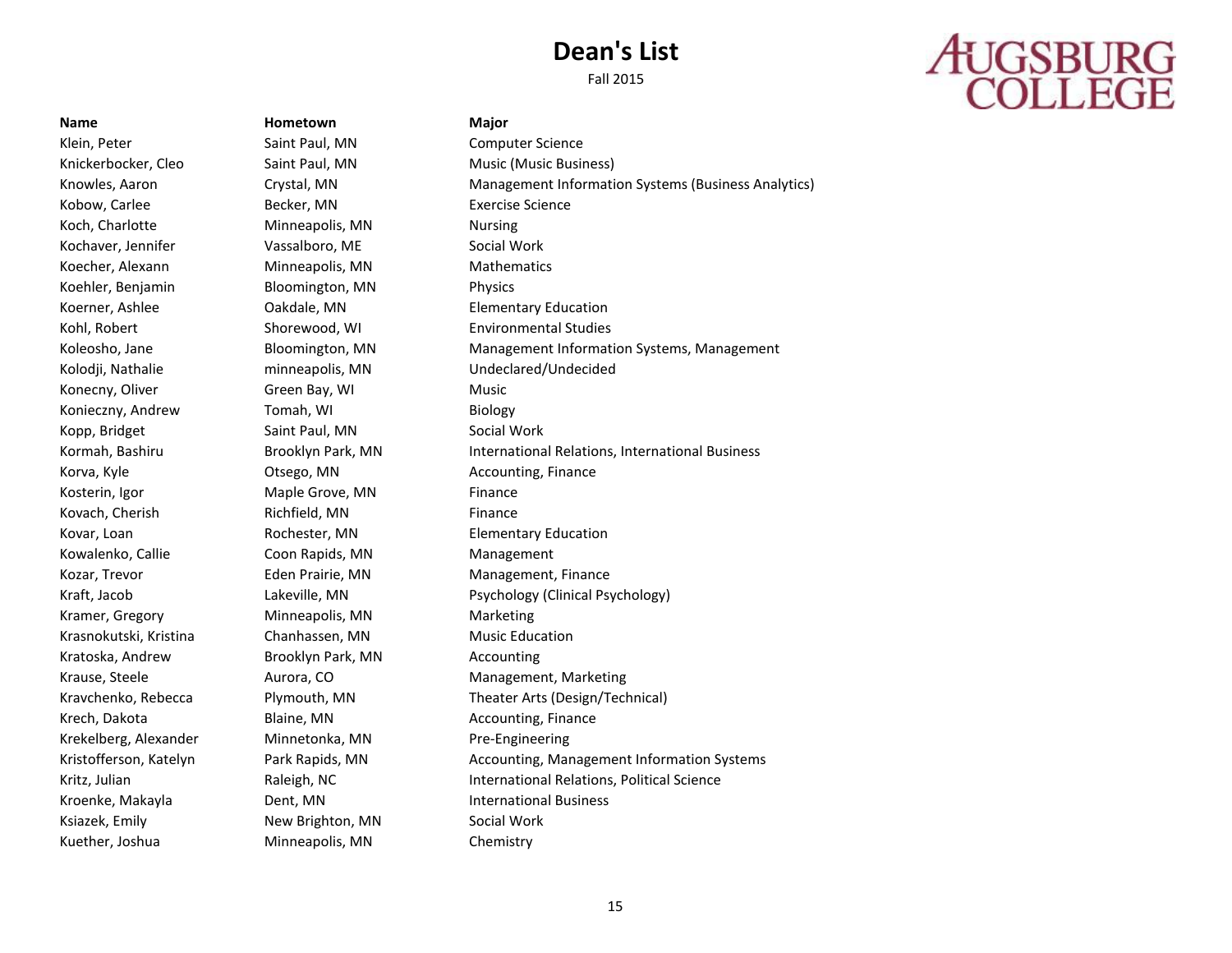## **AUGSBURG**<br>COLLEGE

Kuhn, Thomas **Hastings, MN** Finance Kundel, Holly **Forest Lake, MN** Biology Kuusisto, Jesse Brooklyn Center, MN Finance Lacey, Katherine Eden Prairie, MN Marketing Lambrecht, Lauren Minneapolis, MN French Land, Destyn Saint Paul, MN Secondary Education Lange, Cheryl **Rochester**, MN Nursing Lantz, Haylee Hayfield, MN Music Therapy Lantzer, Clare Wausau, WI Biology Larson, Heather Maplewood, MN Music Larson, Zane **Prior Lake, MN** Accounting Le, Khanh Apple Valley, MN Mathematics Leach, Romae **Minneapolis, MN** Social Work Lee, Jerry **Cottage Grove, MN** Biology Lee, Nancy St Paul, MN Social Work Lee, Nataliya Woodbury, MN Political Science Lee, Nkaujntsa Corcoran, MN Social Work Leibold, Heidi Rochester, MN Nursing Lemke, Christopher Glencoe, MN Biology Lengsfeld, Mary Saint Paul, MN Elementary Education Leon, Jamilka Robbinsdale, MN Psychology Lillquist, Jessica **Sebeka, MN** Accounting, Finance

**Name Hometown Major**

Kurtenbach, Benjamin Jordan, MN International Relations (International Business) Kvilvang, Katie Grand Rapids, MN Youth and Family Ministry Lacher, Matt Burnsville, MN Communication Studies Larsen, Malena Minnetonka, MN English (Creative Writing) Larson, Leanne Fargo, ND Communication Studies Laskowski, Robert Minneapolis, MN Computer Science, Mathematics Lauenstein, Stephanie Minneapolis, MN English as a Second Language Lauermann, Derek Eagan, MN Business Administration/Economics (combined major) Lebewitz, Kathryn Plymouth, MN Communication Studies Ledoux, Brandy Cibolo, TX Business Administration (Music Business) Lee, Coua Saint Paul, MN Communication Studies LeMoine, Katrina Crystal, MN Communication Studies Levang, Abbigaile Champlin, MN Business Administration/Economics (combined major)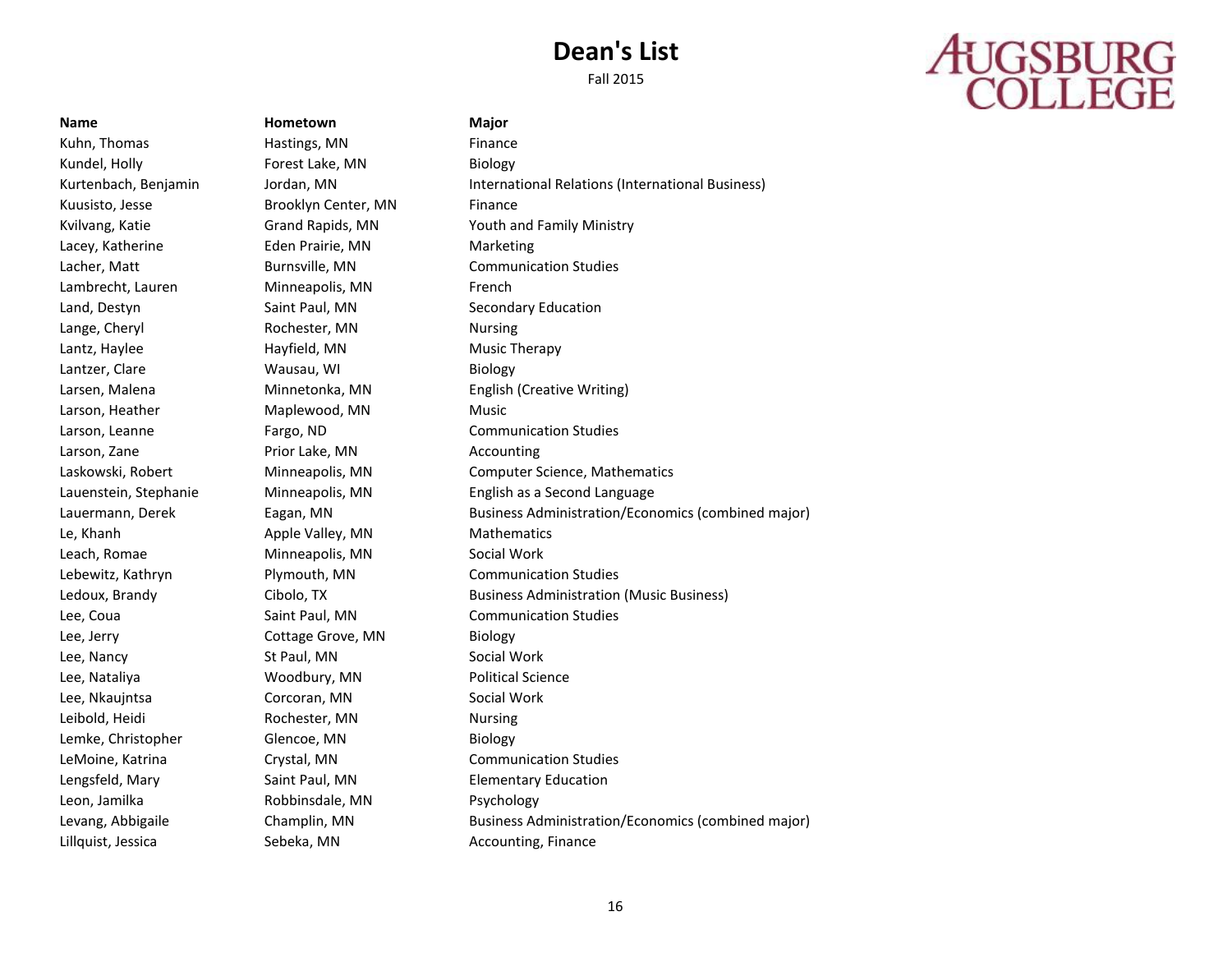## **AUGSBURG**<br>COLLEGE

Linder, Jenna Plymouth, MN Social Work Lindgren, Darby Perham, MN Exercise Science Lindgren, Grace Swisher, IA Music Therapy Lindstrom, Steven Mantorville, MN Nursing Linn, Taylor **Shoreview, MN** Biology Linna, Elise **Minneapolis**, MN Physics Lip, Chung Wanamingo, MN Biopsychology List, Allyce **Minneapolis**, MN Social Work Llapa, Victor Minneapolis, MN Computer Science Lo, Joua-Chia **Saint Paul, MN** Psychology Localio, Natasha Kenyon, MN Environmental Studies Lodermeier, Christie Goodhue, MN Nursing Loftness, Kassondra Spicer, MN Finance, Accounting Logsdon, Linda Decorah, IA Nursing Lohman, Emma St. Louis, MO Biology Louters, Hendrik New Ulm, MN Finance Luckfield, Christian Minneapolis, MN Nursing Lugemwa, Francis **Cakdale, MN** Nursing Lukanen, Aleksandr Alexandria, MN Computer Science Lulf, Jennifer **Dodge Center, MN** Nursing Lundberg, Greg St. Louis Park, MN Accounting MacAulay, Marcia **New Ulm, MN** Nursing Maccoux, Olivia Brooklyn Park, MN Communication Studies Mackovichova, Simona Slovakia Psychology Madden, Katie Minneapolis, MN Management Madore, Jason Hopkins, MN Communication Studies Madson, Michael Plymouth, MN Environmental Studies Magill, Eliza Winnetka, IL Marketing Magill, Stephanie Lake Elmo, MN Biology

**Name Hometown Major**

Lindaberry, Patricia Bloomington, MN English (Creative Writing) Loiederman, Bradley Tampa, FL Business Administration (Music Business) Lor, Bethany Lino Lakes, MN English as a Second Language Lotze, Ahren **RAMSEY, MN** Management Information Systems, Management Lucht, Marci Minneapolis, MN Theater Arts (Performance) Mabbitt, Heather **Rochester, MN** Special Education: Academic Behavioral Strategist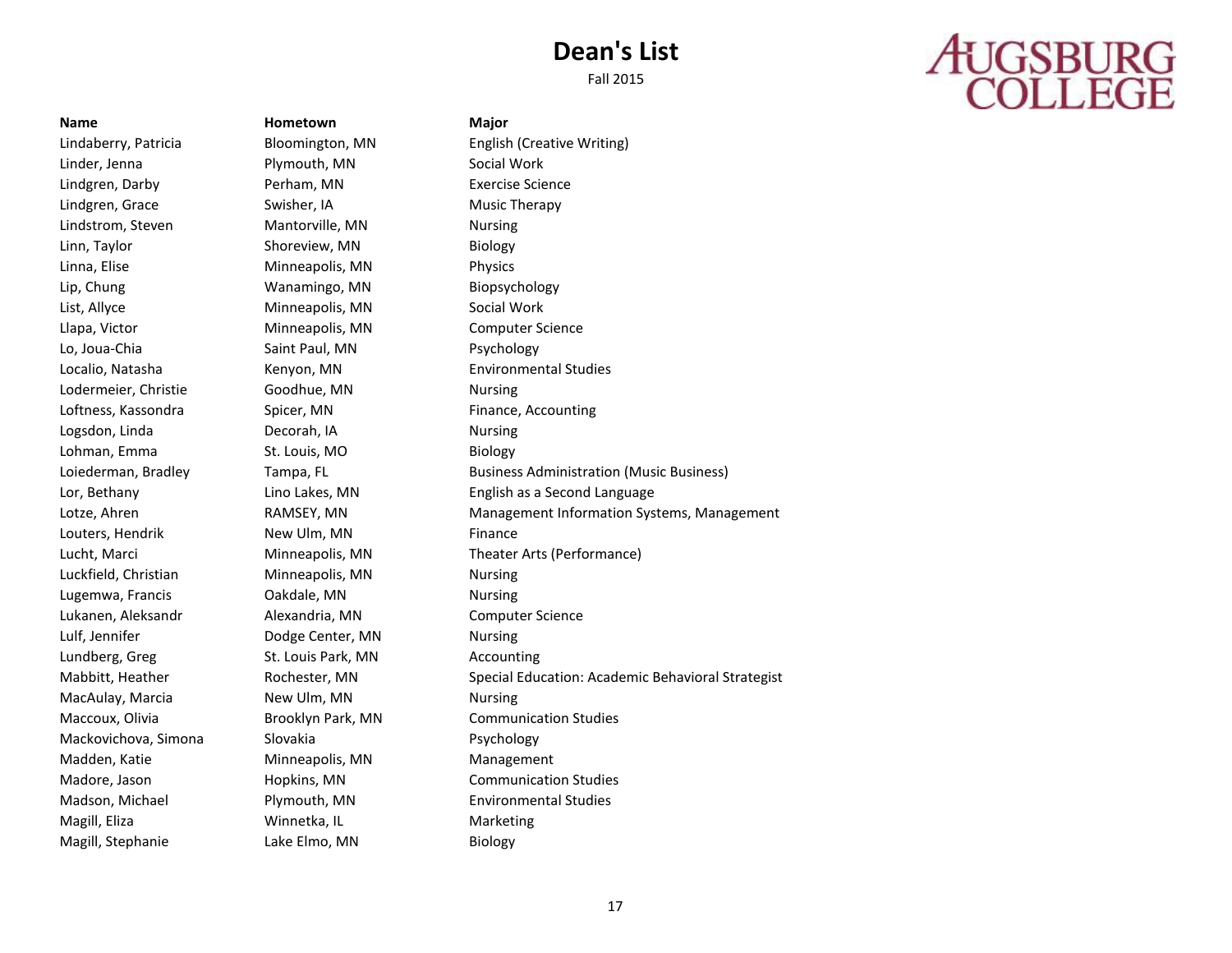# **AUGSBURG**<br>COLLEGE

Maier, Deanne Middleton, WI Exercise Science Main, Meridith Cedar Falls, IA History Makundi, Vanessa Houston, TX Accounting Malley, Morgan **Preston, MN** Biology Manalli, McKenna **Byron, IL** Byron, IL Undeclared/Undecided Mantey, Julia **Andover, MN** History Manthey, Nathaniel Prior Lake, MN Nursing Marcatoma, Tracy Minneapolis, MN Elementary Education Marcinkowski, Jill Minneapolis, MN Communication Studies Martinez Armenta, Oscar Minneapolis, MN Chemistry Mason, Kai Woodbury, MN Psychology Masui, Ryan Chanhassen, MN Computer Science Matczynski, Michelle Woodbury, MN Nursing Mattice, Taylor **Mattice, Taylor** Woodbury, MN Chemistry McCarty, Tammy **Zumbro Falls, MN** Nursing McConnell, Shannon Eyota, MN Nursing McDonald, John Maple Grove, MN Finance, Accounting Mcelroy, Emma Saint Paul, MN Marketing McFarland, Brady Wind Lake, WI Exercise Science McNamara, Briana Minneapolis, MN Nursing McNamara, Frankie Saint Paul, MN Film Mcreavy, Blake Eden Prairie, MN Biopsychology Mechelke, JosephDavid Minneapolis, MN Religion Medina, Maria **Austin, MN** Communication Studies Meier, Dylan Highlands Ranch, CO Management, Finance Melander, Fredrik Uppsala, Sweden Economics, Finance Melin, Gunnar **Edina**, MN Management Merck, Kelsey St Paul, MN Biology

**Name Hometown Major**

Mason, Ira Columbia Heights, MN Psychology, American Indian Studies May, Eli **Eagan, MN** Business Administration (Marketing) **Eagan**, MN Mcdougall, Leah Arden Hills, MN Youth and Family Ministry Medina-Gonzalez, Alan Woodbury, MN Chemistry (American Chemical Society certified) Meh, Sheila **Brooklyn Center, MN** International Business, Accounting Mekonnen, Selam St Paul, MN International Business, International Relations Mendoza-Smith, Bridget Richfield, MN English as a Second Language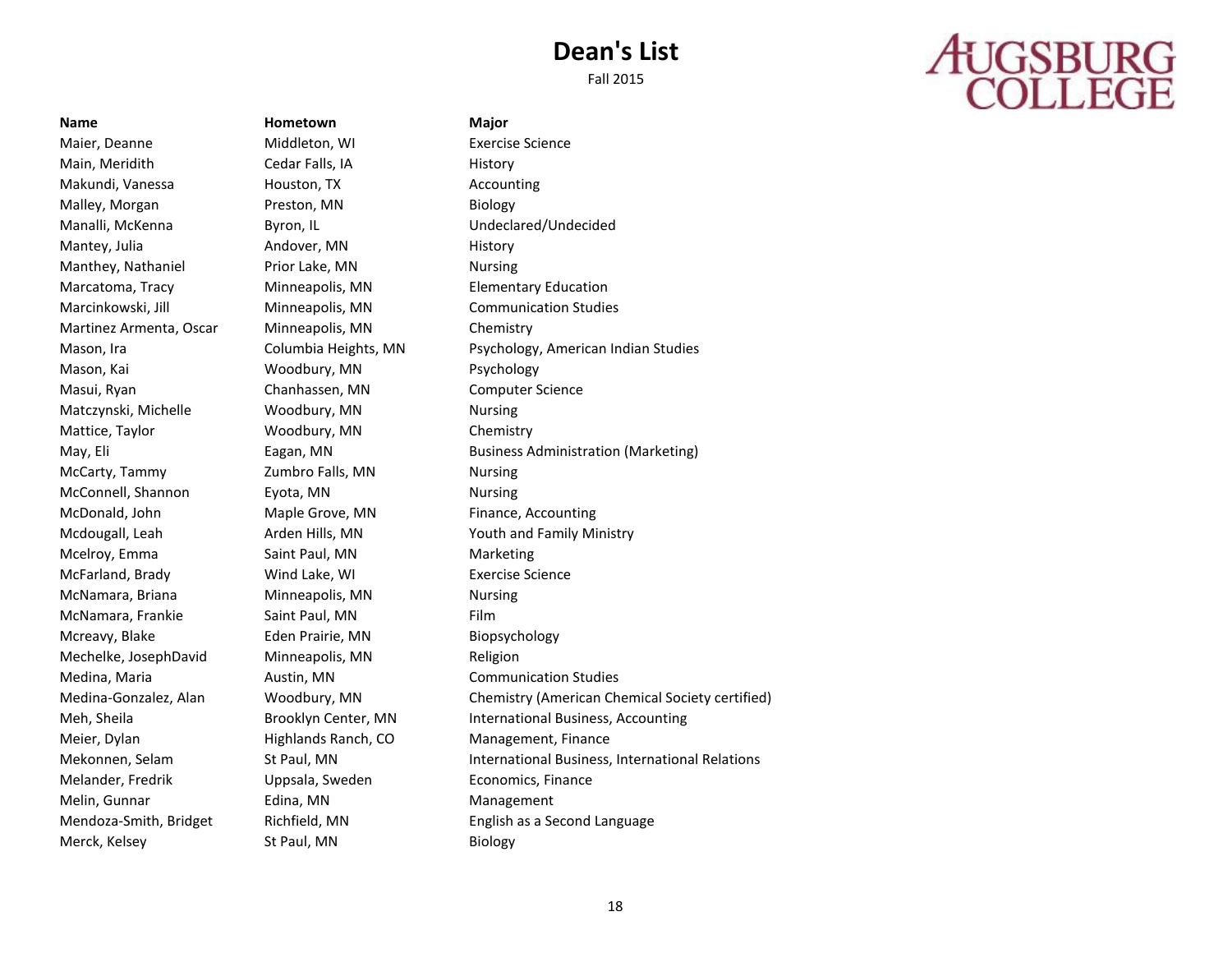# **AUGSBURG**<br>COLLEGE

**Name Hometown Major** Metzger, Christian Savage, MN Economics Meyer, Cheri **Maple Grove, MN** Nursing Meyer, Nolan **Duluth, MN Example 2** Finance Mickelson, Luke Lakeville, MN Computer Science Mielke, Cameron Maplewood, MN Communication Studies, Psychology Mikkelson, Laurel Moorhead, MN Music Therapy Miller, Blake Browerville, MN Biology Miller, Briana Rochester, MN Special Education: Academic Behavioral Strategist Miller, Jacob Maple Grove, MN English (Creative Writing) Mkalama, Anne Oakdale, MN Nursing Mohamed, Aisha Blaine, MN Biology Mohamed, Muna Columbia Heights, MN Exercise Science Molski, Thomas Woodbury, MN Computer Science Monson, Joshua Grasston, MN Pre-Engineering, Physics Moore, Ryan Saint Michael, MN Secondary Education, Communication Arts/Literature Moorer, Marquell Minneapolis, MN Communication Studies, English as a Second Language Mora-Perez, Luis Minneapolis, MN Business Administration/Economics (combined major), Finance Mordal, Nick Elk River, MN Music Performance Morgan, Maggie St. Paul, MN Business Administration/Economics (combined major) Morton, Jack Minnetonka, MN Theater Arts (Performance) Mosqueda, Marisa Osseo, MN Communication Studies, Theater Arts (Directing/Dramaturgy/Playwriting) Mosqueda-Jones, Andrew Maple Grove, MN Special Education: Academic Behavioral Strategist Moua, Chang Brooklyn Park, MN Social Work Moua, Kathy Saint Paul, MN Management Moua, Waverly **SAINT PAUL, MN** Political Science (Pre-Law) Moylan, Rebecca Roseville, MN Nursing Mueller, Sarah St Cloud, MN Film, English (Creative Writing) Mungure, Samuel Versoix, Geneva, Switzerland Finance, International Business Muonio, Taneasha Duluth, MN Biopsychology Naasz, Callen Lakeville, MN Biology Nakonechny, Brenna Grand Forks, ND Elementary Education Nassiri, Nastaran Minnetonka, MN Biology Neitge, Lee St Louis Park, MN Religion Nelson, Alexander Saint Louis Park, MN Management, Computer Science Nelson, Brian Coon Rapids, MN Management Information Systems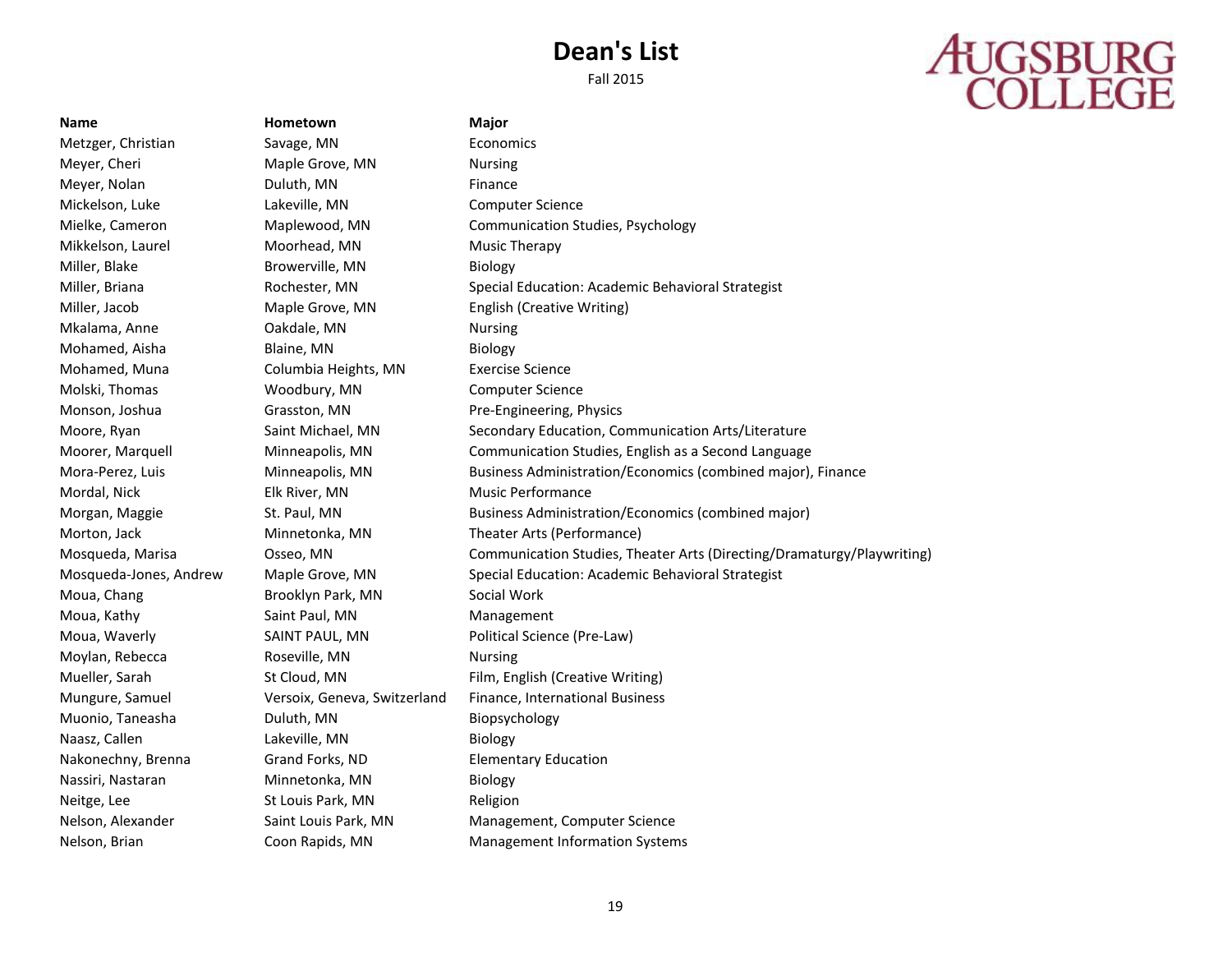# **AUGSBURG**<br>COLLEGE

**Name Hometown Major** Nelson, Christina BLOOMINGTON, MN History Nesvold, Lori Minneapolis, MN Nursing Newcomb, Jennifer La Crosse, WI Marketing Nguyen, Chau Minneapolis, MN Management, Accounting Nguyen, Ngoc-Uyen **Rochester, MN** Computer Science Nguyen, Thu Blaine, MN Chemistry Nichols, Ryan Minneapolis, MN English (Creative Writing) Norgard, Andrew **Bloomington, MN** Finance, Accounting Nylin, Jonathan Richfield, MN Management Ochoa, Jesse Burnsville, MN Biology O'Connell, Emily Lino Lakes, MN Marketing, Management Ohnsted, Mackenzie Vernon Hills, IL Pre-Engineering, Physics Olin, Rebecca Somerset, WI Exercise Science Ollor, Ngochinyan Shoreview, MN Biology Olness, Alicia **St Louis Park, MN** Social Work, Spanish Olsen, Conor andover, MN Undeclared/Undecided Olson, Caleb North Saint Paul, MN Undeclared/Undecided Olson, Cameron Woodbury, MN Physics Olson, Lukas **Omaha, NE** Film Olson, Sari St Paul, MN Sociology Ommen, Paige **Hudson, WI** Marketing Ortega, Nancy Saint Paul, MN Social Work Oswood, Madeleine **Millmar, MN** Mathematics, Spanish Palosaari, Anthony Ramsey, MN Communication Studies Pancoast, Adam Thief River Falls, MN Chemistry

Nelson, Bryce New Brighton, MN Mathematics, Mathematical Economics Nesbit, Katelyn Minneapolis, MN Communication Arts/Literature, Secondary Education Niznik, Amanda Columbia Heights, MN History, Secondary Education (Licensure Only) Nuth, Christopher Trabuco Canyon, CA Finance, Business Administration/Economics (combined major) O'Halla, Connor **Saint Paul, MN** Business Administration (Music Business) Olson, Alexandra Lake city, MN Music Therapy, Music Performance Oosterlee, Bram Minneapolis, MN Mathematics, Computer Science Orth, Jenna Melrose, MN Health Education, Physical Education Otto, Leah Chicago, IL Theater Arts (Design/Technical) Parham, Riley **Minneapolis, MN Theater Arts (Directing/Dramaturgy/Playwriting)**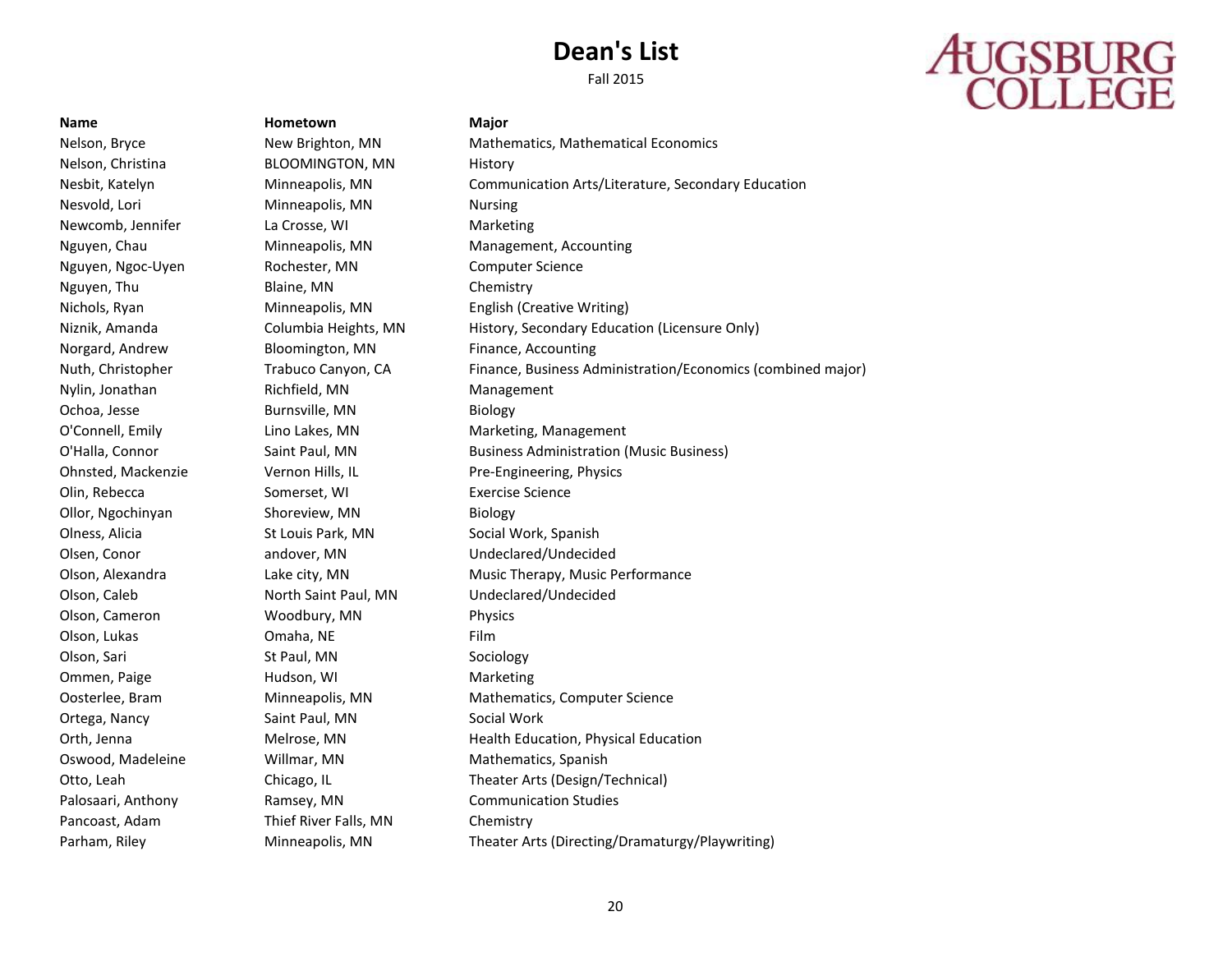# **AUGSBURG**<br>COLLEGE

### **Name Hometown Major**

Parks, Dustin **St Louis Park, MN** Finance, Economics

Parsons, Breanna **Chaska, MN** Biopsychology Parsons, Nicholas **Apple Valley, MN** Management Parvi, Erika **Ramsey, MN** Music Performance Patterson, Alexus **Minneapolis, MN** Social Work Patterson, Chelsea Niwot, CO Marketing Patterson, Grant **Delano, MN** Elementary Education Pedersen, Chelsea **West St Paul, MN** Social Work Peper, Ashley **Bloomington, MN** Management, Finance Perez, Estevan **Inver Grove Heights, MN** Accounting Perez Lukes, Javier **Bloomington, MN** Pre-Engineering Perrine, James Minneapolis, MN Social Work Perron, Mary **Maple Grove, MN** Marketing Petaisto, Susanna **Plymouth, MN** Biopsychology Peter, Peace **Fargo, ND** Communication Studies Peters, Ellyn **Duluth, MN** Biology Peterson, Cha Saint Paul, MN Psychology Peterson, Connor **Eau Claire, WI** Eau Claire, WI Finance, Accounting Peterson, Grace Saint Paul, MN Finance Peterson, Nichole Kasson, MN Nursing Peterson, Will **Eagan, MN** Eagan, MN Pham, Cam Thu Saint Paul, MN Psychology Phat, Sulin Shakopee, MN Communication Studies Phetsamone, Janet **Brooklyn Park, MN** Management, Finance Pho, Thomas Spring Lake Park, MN Chemistry Piette, Steven **Einance** Lino Lakes, MN Finance Pitcher, Jamie Minneapolis, MN Undeclared/Undecided

Paz-Basurto, Donovan Apple valley, MN Psychology (Social Psychology) Pearlson, Jacob Bemidji, MN Computer Science, Mathematics Peckham, Matthew saint paul, MN English (Literature, Language, and Theory), Political Science (Pre-Law) Pemble, Rayni **Anoka, MN** Marketing, Management Perea, Richard Colorado Springs, CO Marketing, Management Peterson, Evan Saint Paul, MN Theater Arts (Directing/Dramaturgy/Playwriting) Pickering, Kristina **Hugo, MN** Special Education: Academic Behavioral Strategist Pinske, Julianna **Bloomington, MN** Psychology (Social Psychology)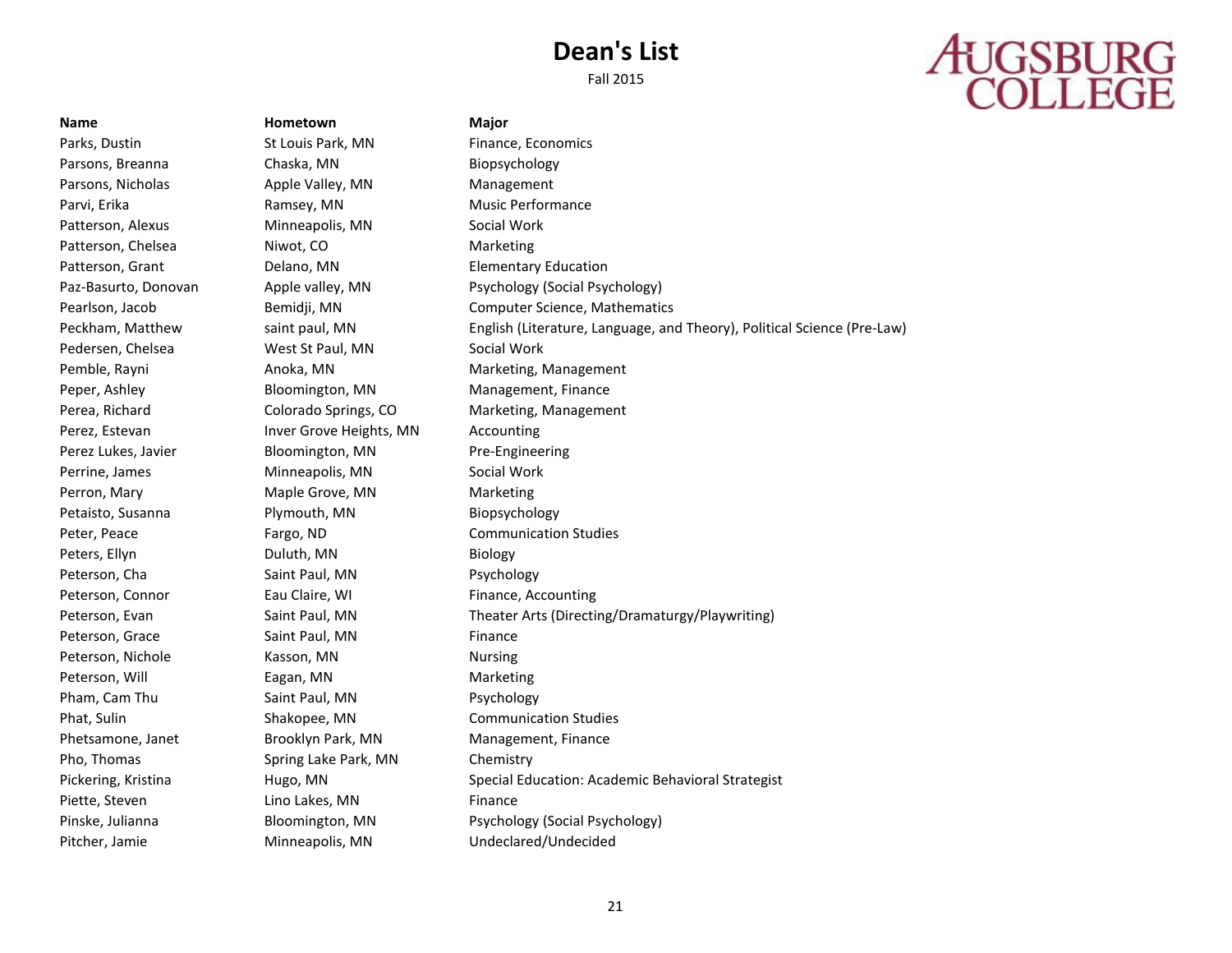## **AUGSBURG**<br>COLLEGE

### **Name Hometown Major**

Placido, Sheila **Minneapolis, MN** Nursing Poncelet, Stacy **Example 20** Zumbrota, MN Nursing Ponick, Ronald Stanley, WI Exercise Science Poore, David **Andover, MN** Economics, Psychology Porter, Mary **Rochester, MN** Nursing Poterucha, Megan Rochester, MN Nursing Powell, Nicholas Minneapolis, MN Marketing Prchal, Tina **Minnetrista, MN** Elementary Education Preissing, Elizabeth New Hope, MN English (Creative Writing) Prosser, Jubilee Saint Paul, MN Biology Pruszinske, Bryce Savage, MN Marketing, Management Puegeren, Avwerosuoghene Eagan, MN Social Work, Psychology Pugasevich, Gaysma Excelsior, MN Communication Studies Purcell, Amanda **Minneapolis, MN** Nursing Purcell, Deandra **Stillwater, MN** Elementary Education Purdue, Melissa Byron, MN Nursing Quam, Megan KENYON, MN Psychology Quam, Noah Minneapolis, MN Music Education Raleigh, Ilah **Eagan, MN** Eagan, MN Music Education Ranum, Alison **Fridley, MN** Exercise Science, Biology Rasmussen, Brett **Lakeville, MN** Management, Marketing Rasmussen, Miranda Bloomington, MN Communication Studies Rees, Kayla Farmington, MN Undeclared/Undecided Reese, Greta Hanover, MN Undeclared/Undecided Reeve, Hunter Saint Paul, MN Film Regnier, Casey **Neenah, WI Biopsychology** Regnier, Casey Renner, Ann **Detroit Lakes, MN** Psychology Resendiz, Gustavo W Saint Paul, MN Management, Marketing Richer, Benjamin Green Bay, WI Music (Music Business) Richey, Ryanne St. Paul, MN Exercise Science Richey, Samuel **St Paul, MN** Music Therapy

Prieto Santander, Franz Wayzata, MN Management Information Systems Reese, Laura **St. Louis Park, MN** Psychology (Clinical Psychology) Reeves, Alexander **Albertville, MN** Spanish, International Relations Reichgelt, Anna **Rochester, MN** Special Education: Academic Behavioral Strategist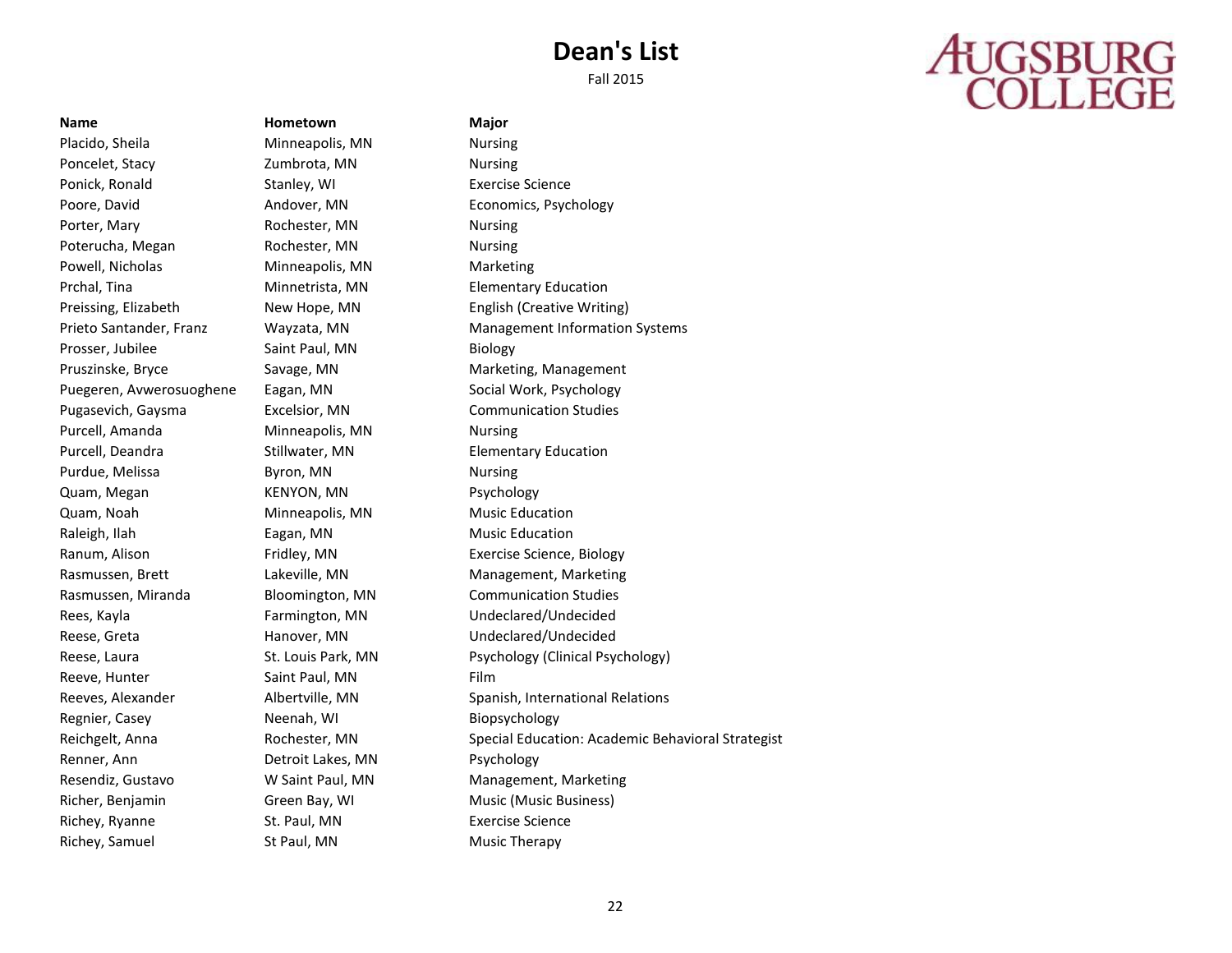# **AUGSBURG**<br>COLLEGE

Rico Mendoza, Rosa Brooklyn Park, MN Social Work Ringham, Jessica Minneapolis, MN Nursing Ripley, Isaiah Saint Paul, MN Chemistry Rivard, Thomas Eagan, MN Communication Studies Robarge, Jordyn Big Lake, MN Biology Roberts, Daniel Chaska, MN Management Rojeski, Kelly **Minneapolis, MN** Nursing Romero, Reies **Saint Paul, MN** Social Work Roschen, Emilee Goodhue, MN Urban Studies Rose, Robert **Le Sueur, MN** Accounting, Finance Ross, Nia **Munster**, IN Film Rost, Madeline **Richfield, MN** Undeclared/Undecided Rowe, Daniel **Ham Lake, MN** Music Therapy Rud, Clayton St. Francis, MN Film Rue, Nathan Saint Paul, MN Management Ruff, Adam New Brighton, MN Social Work Salewske, Taylor Tomahawk, WI Marketing Salim, Fadumo **Minneapolis, MN** Secondary Education Salmonson, Abby Stanchfield, MN Music Therapy Sampson, Wesley **Little Chute, WI Channel Chute, WI** Undeclared/Undecided Sanchez-Santoyo, Claudia Minneapols, MN International Relations Santiago Ojeda, Damaris White Bear Lake, MN Finance, Accounting Santos, Tyler **Nantucket, MA** Marketing Sarazine, Cassidy **Ramsey, MN** Economics, Management

**Name Hometown Major**

Roble, Halimo **Rochester, MN** English as a Second Language Rohloff, Laurel Ham Lake, MN Gender, Sexuality and Women's Studies, French Romain, Cleo **Hastings, MN** Business Administration (Music Business) **Hastings**, MN Rosas-Torres, Jazmin St. Paul, MN Political Science (Pre-Law) Ross, Hannah **Saint Paul, MN Paul, Paul** Psychology, Biopsychology Ross, Mitchell Minneapolis, MN English (Creative Writing), Theater Arts (Performance) Ruth, Michael **Minneapolis, MN** International Business, Finance Sachs, Ellen Minneapolis, MN English (Literature, Language, and Theory), Sociology Saleh, Dua Saint Paul, MN Sociology, Gender, Sexuality and Women's Studies Sanchez Lopez, Maria Bloomington, MN Management Information Systems Sanford, Tyler **Minneapolis, MN** Business Administration/Economics (combined major)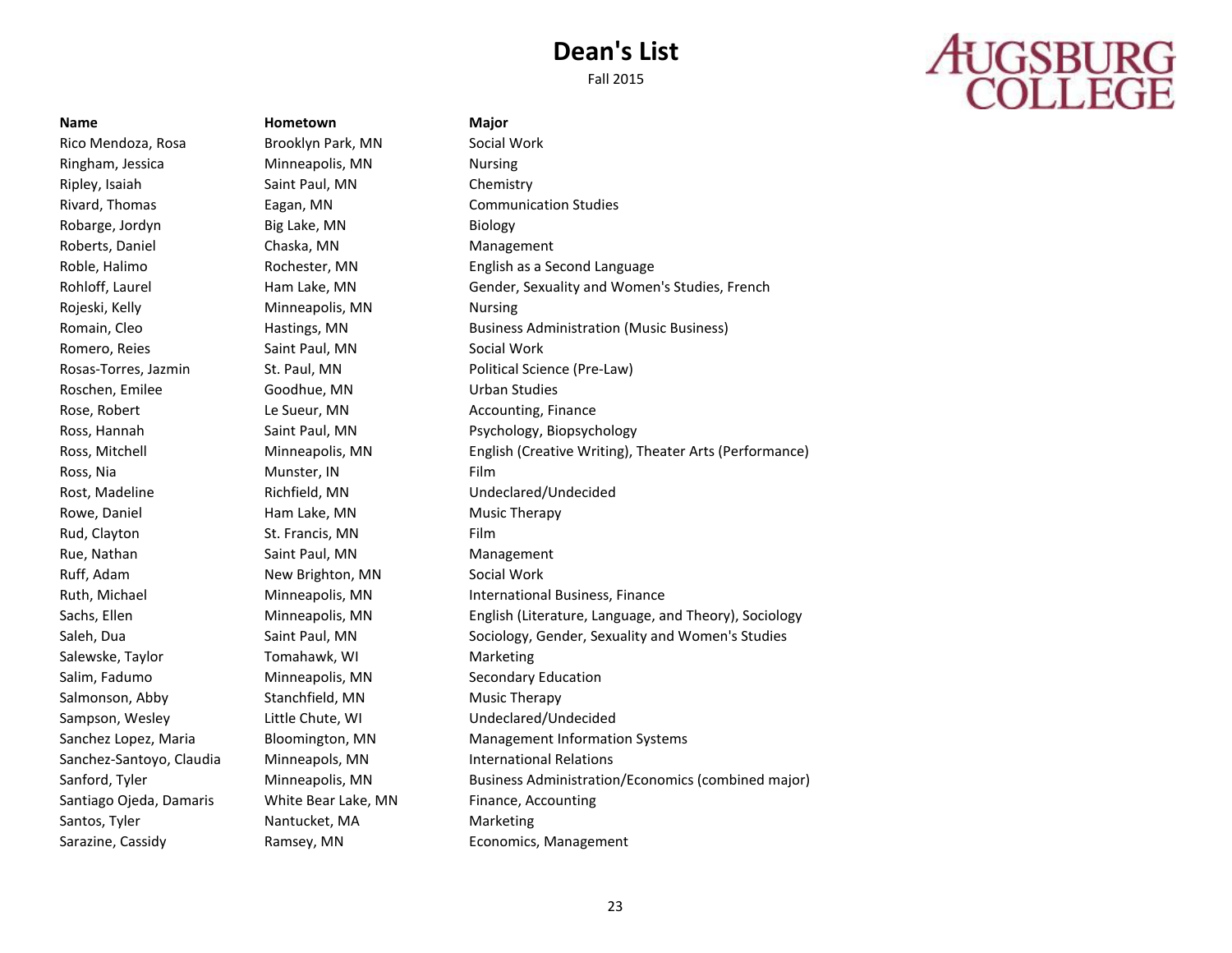# **AUGSBURG**<br>COLLEGE

Sprinkles, Shankyra Brooklyn Park, MN Social Work

**Name Hometown Major** Sawtelle, Leah Crystal, MN Music Therapy Schaust, Elena **Minneapolis, MN** Studio Art Scheeler, Jason Minneapolis, MN Chemistry Schiager, Vebjoern Minneapolis, MN Undeclared/Undecided Schmidt, Jonathan Mahtomedi, MN Marketing Schneider-Loberg, Elizabeth Rochester, MN Nursing Schraeder, Becky Stewartville, MN Management Schreiner, Camille Zimmermam, MN Secondary Education Schuelein, Ashley Ham Lake, MN Computer Science Schueler, Shannon Minneapolis, MN Nursing Selissen, Mckenna **Hudson, WI Music Therapy** Severson, Jeffrey **Winona, MN** Finance, Accounting Severson, Taylor **Maple Grove, MN** Management Shavlik, Desmond Eden Prairie, MN Accounting Sheeks, Katie Minneapolis, MN Elementary Education Siddorn, Riley **Shakopee, MN** Pre-Engineering Siemers, Sara Faribault, MN Accounting, Finance Silvers, Anja **International Falls, MN** Communication Studies Singer, Davi **Minneapolis, MN** Biology Smith, Brendan Minneapolis, MN History Smith, Kaitlyn **South Burlington, VT** Communication Studies Smith, Megan Minneapolis, MN Nursing Somaiah, Johnny Minnetonka, MN Elementary Education Sorenson, Alyssa Shakopee, MN Social Work Soubry, Paul **Winnipeg, MB** Marketing Springborn, Meghan **Oakdale, MN** Biology

Schutz, Jacob **Maple Grove, MN** Studio Art (Graphic Design), Marketing Sesay, Sulaiman Saint Paul, MN Business Administration/Economics (combined major) Shaffer-Gottschalk, Petra Minneapolis, MN Gender, Sexuality and Women's Studies, Spanish Shaw, Michael Minneapolis, MN Business Administration/Economics (combined major) Shaw, Natalie Robbinsdale, MN Communication Studies, Political Science Skweres, Robert **St. Paul, MN** Secondary Education (Licensure Only) Sondergaard, Briana Le Center, MN Special Education: Academic Behavioral Strategist Sparks, Brason Stillwater, MN Accounting, Business Administration/Economics (combined major)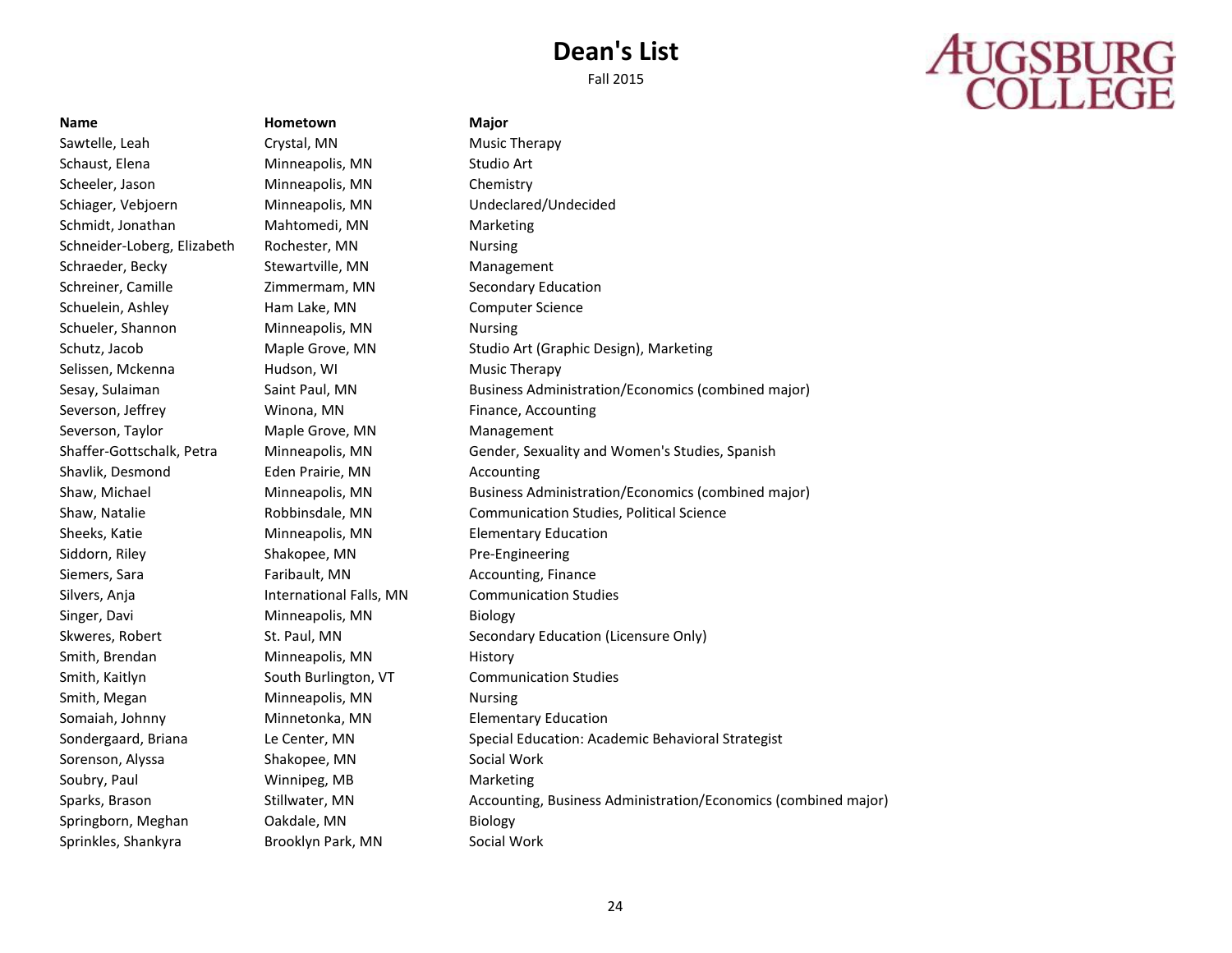Fall 2015

## **AUGSBURG**<br>COLLEGE

**Name Hometown Major** Squires, Crystal **Richfield, MN** Nursing Stacy, Dennis **Rochester, MN** Nursing Staffaroni, Ryan Wyoming, MN Biology, Studio Art Steagall, Cole **Eau Claire, WI** Finance, Exercise Science Stein, Madeline Saint Paul, MN Management, Marketing Stener, Adam Rogers, MN Computer Science Stewart, Ariana **Bursville, MN** Social Work Stewart, Trevor **Computer Science** Denver, CO Computer Science Stewart-Bloch, Nicholas Minneapolis, MN International Relations, History Stewig, Blair **Buffalo, MN** Buffalo, MN Biology, Chemistry Stolis, Elizabeth **Plymouth, MN** Management Storley, Chad **Waconia, MN** Biology Strobl, Cassidy **Prentice, WI** Social Work Struve, Carissa Shoreview, MN Undeclared/Undecided Sukar, Lucy **Prior Lake, MN** Computer Science Sullivan, Connor Norwood Young America, MN Management Summer, Dena Owatonna, MN Special Education: Academic Behavioral Strategist Sushko, Alexander Plymouth, MN Physics Swanson, Brooke Buffalo, MN Biology Swingen, Zachary Minneapolis, MN Chemistry, Biology Taft, Eve St. Paul, MN English (Creative Writing), English (Literature, Language, and Theory) Talmo, Nicholas Saint Paul, MN Biology Tamasy, Giselle **Brainerd, MN** International Business, Marketing Tamfu, Gilbert **Lino Lakes, MN** International Business Tanick, Talia Minnetonka, MN Environmental Studies Taylor, Heather Minneapolis, MN Sociology Taylor, Jasmyn Maple Grove, MN Sociology Teachout, Amanda Saint Michael, MN Social Work Tekle, Yohannes Saint Paul, MN Nursing Temnewo, Merhawi Minneapolis, MN Computer Science Terhell, Macey Osceola, WI Business Administration/Economics (combined major), Management Terrio, Kaitlyn Andover, MN Biology, Chemistry Tetrick, Sadie South St Paul, MN Physics, Mathematics Tetzlaff, Abigail Suamico, WI English (Literature, Language, and Theory), German Thao, Angela Saint Paul, MN Marketing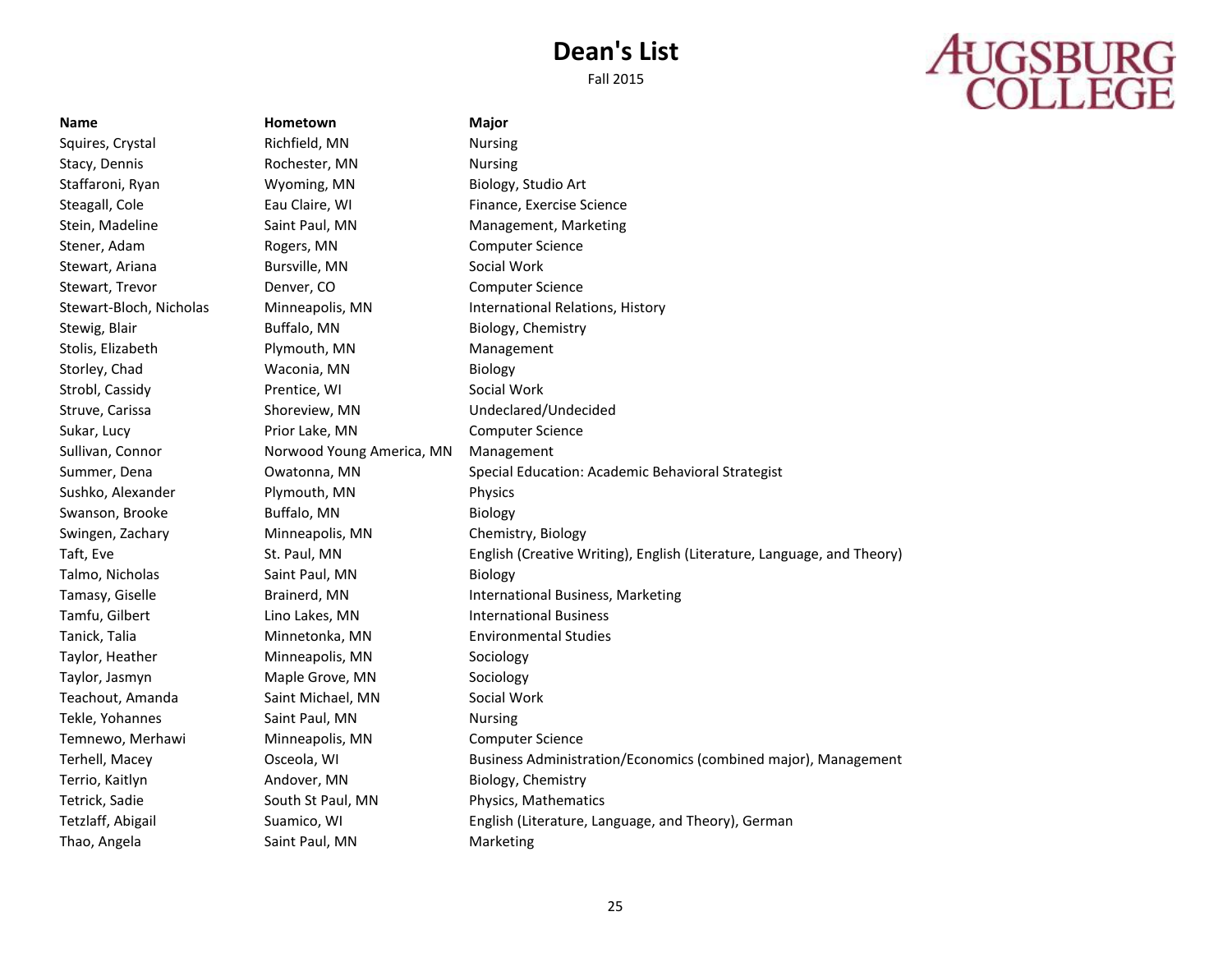Fall 2015

# **AUGSBURG**<br>COLLEGE

**Name Hometown Major** Thao, Hai **Minneapolis, MN** Communication Studies Thao, Olson Saint Paul, MN Computer Science Thell, Rachel Minneapolis, MN Undeclared/Undecided Theurer, Amy **Rosemount, MN** Social Work Thiry, Hannah Stanchfield, MN Biology Thompson, Abigail Apple Valley, MN Communication Studies Thongrasamy, Mary Hopkins, MN Communication Studies Tigre Lazo, Juan Minneapolis, MN Physics, Mathematics Tilford, Abigail Saint Paul, MN Communication Studies Timaul, Divendra Minneapolis, MN Computer Science Tola, Dhuguma Minneapolis, MN Nursing Tomas, Emilie Blaine, MN Psychology Tomczak, Thyme Siren, WI Studio Art Tongue, Nathaniel **Lakeville, MN** Social Work Tran, Kim St Anthony, MN Finance, Accounting Tranter, Zoe Livermore, CA Communication Studies Traun, Salty **Coon Rapids, MN** Studio Art Troute, Payton **Minnetonka**, MN Management Tsomo, Dechen Minneapolis, MN Nursing Turk, Candace **Brooklyn Park, MN** Accounting Turk, Miles **Minneapolis**, MN Chemistry Turnipseed, Joey **NEW RICHMOND, WI Computer Science** Uema, Mari Motobu, Okinawa, Japan Economics Valentine, Emily **National Accord Process** new hope, MN Social Work Vallin, Jaz **Las Vegas, NV** Sociology Valtierrez Gaytan, Cain Robbinsdale, MN Physics Valverde, Carrie Eden Prairie, MN Management

Thao, Karen Saint Paul, MN Gender, Sexuality and Women's Studies Thao, Ong Saint Paul, MN Management Information Systems Thomas, Matthew Minneapolis, MN English (Literature, Language, and Theory) Thompson, Emily Apple Valley, MN English (Creative Writing) Torreson, Michael Maple Grove, MN English (Creative Writing), English (Literature, Language, and Theory) Tran, Ngoc-Tri Savage, MN Communication Studies, Marketing Tschudi, Dennis **Nesbru, Norway International Business, Marketing** Tyllia, Ashley **Savage, MN** Communication Studies, Marketing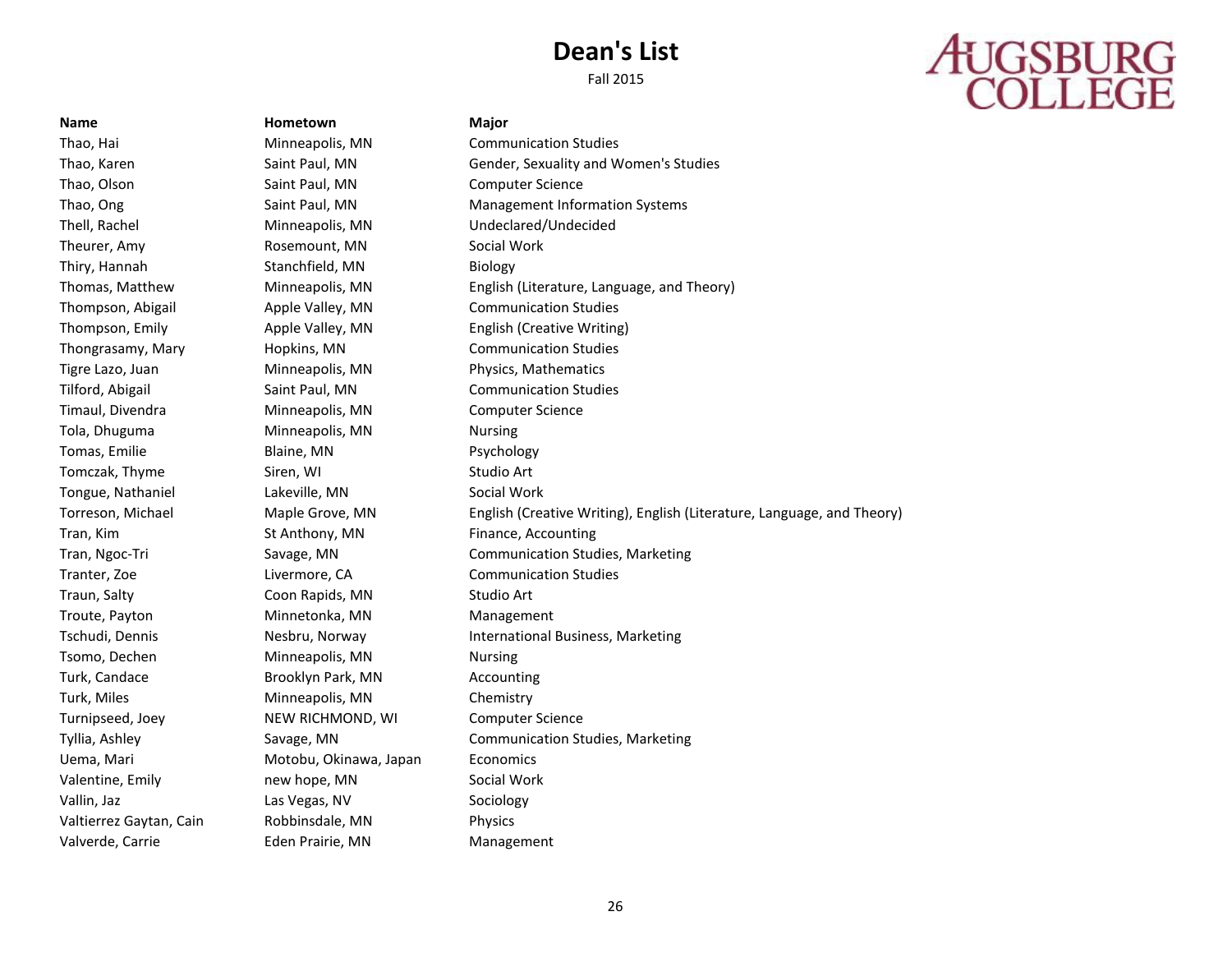Fall 2015

# **AUGSBURG**<br>COLLEGE

Vander Pol, Troy **Rochester, MN** Nursing Vang, Bee St Paul, MN Studio Art Vang, Cheemoua Saint Paul, MN Psychology Vang, La Saint Paul, MN Finance, Accounting Varhol, Trent Lake Elmo, MN Finance Vasey, Bryson Sebeka, MN Finance Vasquez, Estefana Saint Paul, MN Nursing Vee, Brandon **Coon Rapids, MN** Finance Vesel, Rory **Rochester, MN** Management Vevea, David **St. Louis Park, MN** Elementary Education Vidovic, Adriana Coleraine, MN Elementary Education Vo, Paulina **Woodbury, MN** Computer Science Vongsouvan, Theresa St Paul, MN St Paul Mursing Vossler, Samuel New Brighton, MN Exercise Science Voxland, Evan Burnsville, MN Finance Vue, Panyia Saint Paul, MN Psychology Wagner, William **Stillwater, MN** Finance, Management Walker, Diamonique Minneapolis, MN Psychology Walker, Melanie Hopkinton, MA Psychology Walker, Reashondra **Minneapolis, MN** Social Work Walkes, Marissa Minneapolis, MN Elementary Education Wallace, Christopher South Saint Paul, MN Music Education Walukusa, Sabukasa Shakopee, MN Psychology

**Name Hometown Major**

Van Blaricum, Amy Minneapolis, MN English (Creative Writing) Van Sickle, Sarah Hudson, WI Undeclared/Undecided Vang, Choua Saint Paul, MN English as a Second Language Vang, Mai Xee Saint Paul, MN Communication Studies Vang, Pa Houa **Saint Paul, MN** English as a Second Language **State** State State State State State State State State State State State State State State State State State State State State State State State State State Stat Vice, Kimberly Edina, MN International Relations Vo, Don **Mathematics**, Computer Science Woodbury, MN Mathematics, Computer Science Volz, Kristine **Blue Earth, MN** Chemistry (American Chemical Society certified) Vorarath, Jennifer Saint Michael, MN Mathematics, Accounting Vrambout, Michelle Stillwater, MN Special Education: Academic Behavioral Strategist Wang, Shaohui **Saint Paul, MN** Management, International Business **Management** Warpula, Em Minneapolis, MN Gender, Sexuality and Women's Studies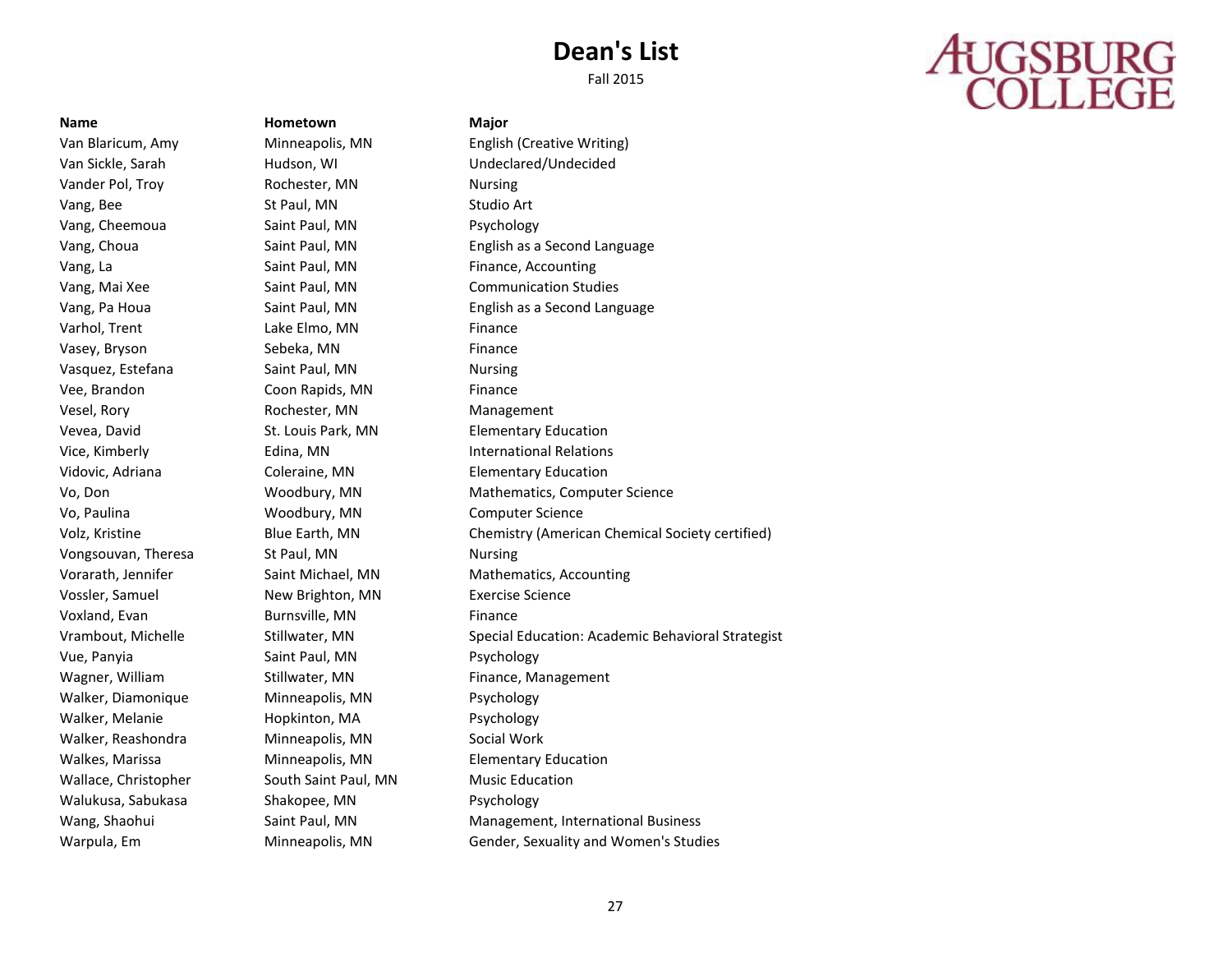

### Wedan, Madison Minneapolis, MN Political Science Weeks-Wynne, Renee Golden Valley, MN Music Therapy Weinhold, Megan Stewartville, MN Nursing Welk, Lindee **Rochester, MN** Management West, John Plymouth, MN Social Work Whalen, Elizabeth Sun Prairie, WI Music Therapy Whichello, Valerie Woodbury, MN Undeclared/Undecided White, Barrett **Minneapolis, MN** Psychology White, Larissa **Roseville, MN** Music Therapy White, Shelby **Andover, MN** Economics White, Stuart **Colorado Springs, CO** Finance Whitington, Hannah Eagle Lake, MN Mathematics Wiggs, Devin St Paul, MN Sociology Wiggs, Kristin **Minneapolis, MN** Nursing Wilcox, Brianna **GORDON, WI CORDON, WI CORDON**, WI CORDON BETWEEN Undeclared/Undecided Wilma, Anthony **Winona, MN** Accounting, Finance Wilson, Alexander **Oak Grove, MN** Biology, Chemistry Witham, Kristin **Lake City, MN** Management Worner, Chad **Farmington, MN** Music Therapy Xinico Morales, Fidelina Mineapoliss, MN Undeclared/Undecided Xiong, Eric **Saint Paul, MN** Communication Studies Xiong, Karen Saint Paul, MN Mathematics Mathematics Xiong, Nancy Minneapolis, MN Computer Science Xiong, Pa Saint Paul, MN Biology Yang, Kouseng The Hugo, MN Biopsychology Yang, Mai Kia **Saint Paul, MN** International Business

**Name Hometown Major** 

Watson, Aliya **Minneapolis, MN** Political Science (Public Policy/Political Change), English (Literature, Language, and Theory) Weeding, Jordan **Loretto, MN** Marketing, Management Wensbakk, Kristian Vatn Minneapoils, MN Business Administration/Economics (combined major) Williams, Carter Greeley, CO Communication Studies (Mass Comm and Journalism), English (Media Writing) Wilson, Aaron Oak Grove, MN Life Sciences, Secondary Education Wolff, Alice **Minneapolis, MN** Gender, Sexuality and Women's Studies Wrolson, Emily Minneapolis, MN Theater Arts (Performance), Theater Arts (Directing/Dramaturgy/Playwriting) Xiong, Bao Coon Rapids, MN Management, International Business Xiong, Tou Coon Rapids, MN Studio Art (Graphic Design)